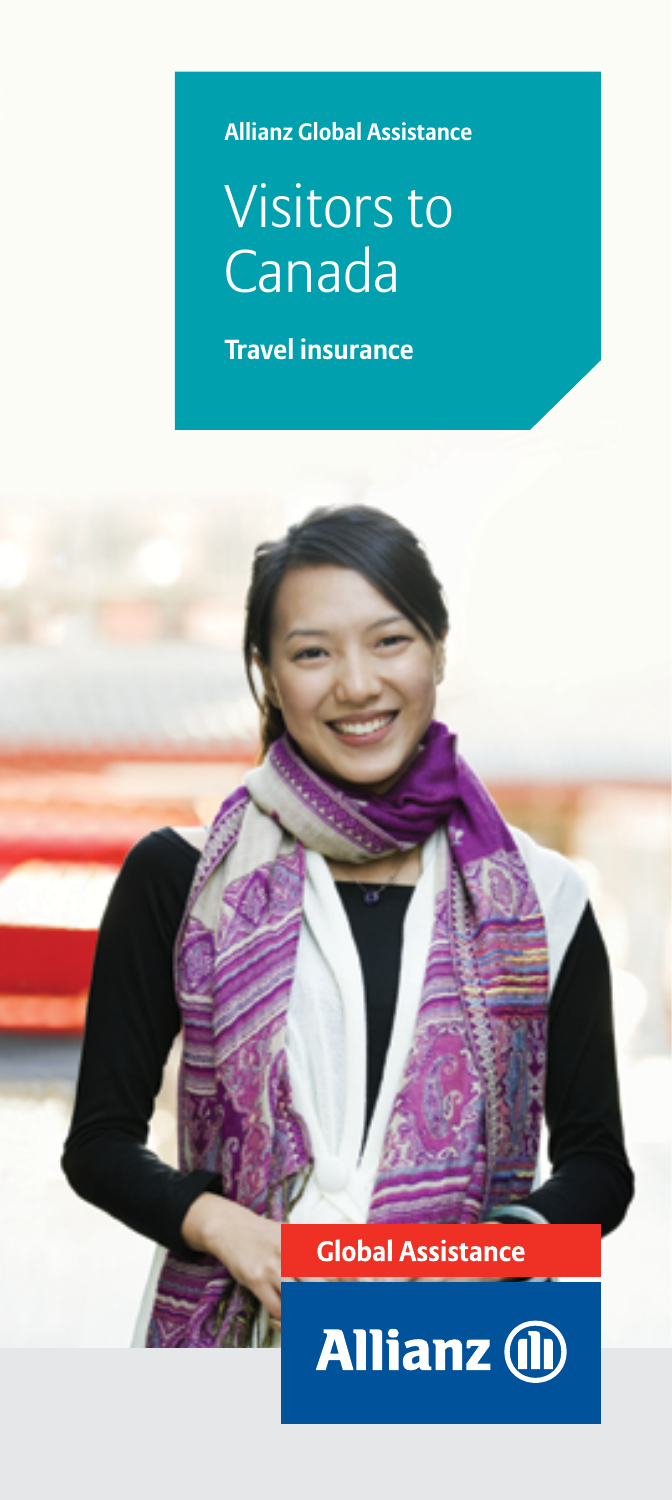Updated April 2020

Allianz Global Assistance (AGA) administers this policy. Allianz Global Assistance is the registered business name of AZGA Service Canada Inc. and AZGA Insurance Agency Canada Ltd.

Underwritten by CUMIS General Insurance Company, a member of The Co-operators group of companies.

This policy booklet must be accompanied by a Confirmation of Coverage to complete the contract.

### **Right to Examine Policy**

Please review this policy to ensure it meets *your* needs.

#### Refunds before the Effective Date

You have 10 days after purchase to return this policy for a full refund. Please refer to the sections of the policy that explain when coverage starts.

#### Refunds after the Effective Date

For refunds after coverage has started, refer to the Premium Refunds section on [page 23](#page-24-0) of this policy.

IMPORTANT NOTICE: This policy contains a provision removing or restricting the right of the *insured person* to designate persons to whom or for whose benefit insurance money is to be payable.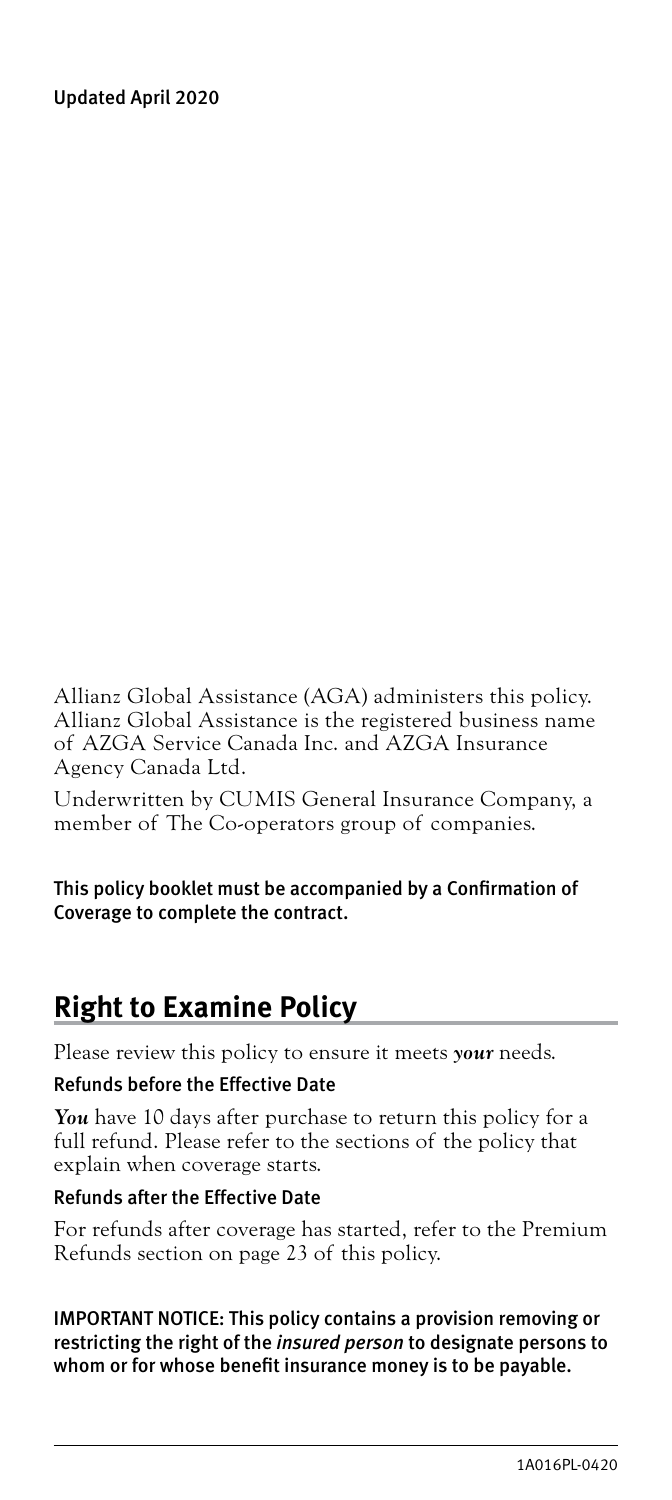### **Table of Contents**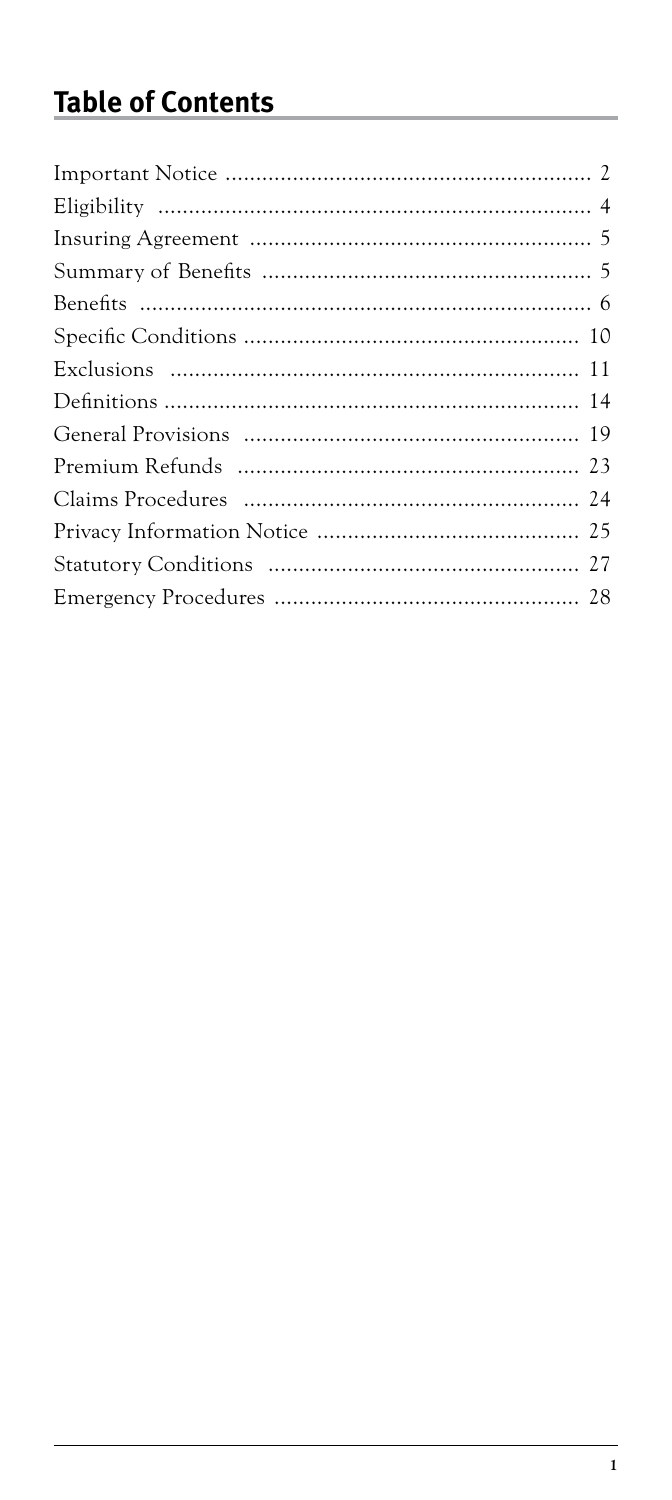### <span id="page-3-0"></span>**Important Notice**

Please read *your* policy carefully.

- **Travel insurance is designed to cover losses arising from sudden and unforeseeable circumstances due to an** *emergency***.**
- **• It is important that** *you* **read and understand** *your* **policy as** *your* **coverage may be subject to certain limitations or exclusions.**
- **Costs incurred in** *your country of origin* **are not covered.**
- Your insurance contains pre-existing condition exclusions for travellers of any age. These exclusions apply to medical conditions and/or *signs or symptoms* that existed on or before *your* departure date or *effective date*. Check to see how this applies in *your* coverage and how it relates to *your* departure date, purchase date and *effective date*.
- In the event of an *accident*, *injury* or *sickness*, *your* prior medical history may be reviewed when a claim is reported.
- In the event of a medical *emergency*, *you* must notify AGA Emergency Assistance (toll-free 1-800-995-1662 or worldwide collect 416-340-0049) within 24 hours of admission to a *hospital* and before any surgery is performed. Failure to notify AGA Emergency Assistance as required will delay the processing and payment of *your* claim and may limit the amount of *your* claim payment.
- If *you* are ineligible for coverage, *our* only liability will be to refund any premium paid. Please check *your* confirmation of coverage to ensure *you* have the coverage options *you* require. Payment will be limited to the coverage options *you* selected and paid for at the time of application. *You* will be responsible for any expenses that are not payable by *us*.
- If *you* have a change in *your* health between the date *you* apply for coverage and the *effective date*, *you* must contact *your* insurance representative to fully understand how *your* change in health affects *your* coverage under this policy. Failure to do so may limit the amount of *your* claim payment or result in *your* claim being denied. If *you* have been medically underwritten, *you* will also need to complete a new medical questionnaire.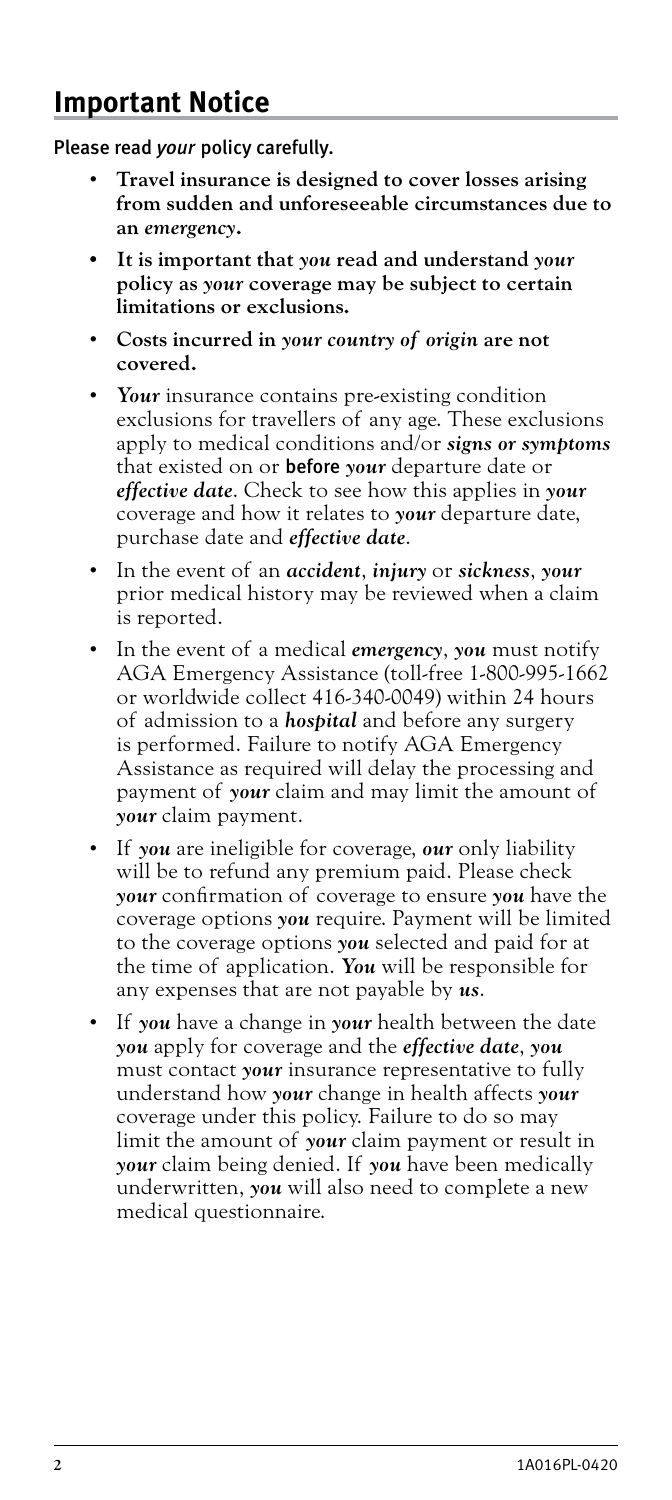#### To help *you* better understand *your* policy

Key terms in this policy are printed in *bold italics* and are defined in the Definitions section on [page 14.](#page-15-1)

#### What are *you* covered for?

To find out what *your* coverage is, please refer to *your* confirmation of coverage and read the section titled Benefits.

#### What is not covered?

Travel insurance does not cover everything. *Your* policy has exclusions, conditions and limitations. *You* should read *your* policy carefully so that *you* are aware of, and understand, the limits of *your* coverage.

#### How do I make a claim?

Notify AGA as soon as possible in the event of an *emergency*.

Where possible, AGA will arrange to pay the provider directly.

To submit a claim under this policy, *you* will need to send a completed claim form (with all original bills and receipts from commercial organizations attached) to AGA. Please take care in filling out the form, as any missing information may cause delay. See Claims Procedures on [page 24](#page-25-1) for details.

#### What if my travel plans change?

*You* must contact *your* insurance representative to make any changes to *your* insurance.

#### I want to stay longer. Can I purchase further coverage?

Yes, *you* can, subject to policy terms and conditions. Just call *your* insurance representative or AGA (during business hours) before coverage under *your* policy expires. See Extending Your Trip on [page 19](#page-20-1) for details.

#### Travel Assistance

AGA will use its best efforts to provide assistance for a medical *emergency* arising anywhere in the world. However, *we*, AGA and their agents will not be responsible for the availability, quantity, quality, or results of any medical *treatment* received, or for the failure of any person to obtain medical service.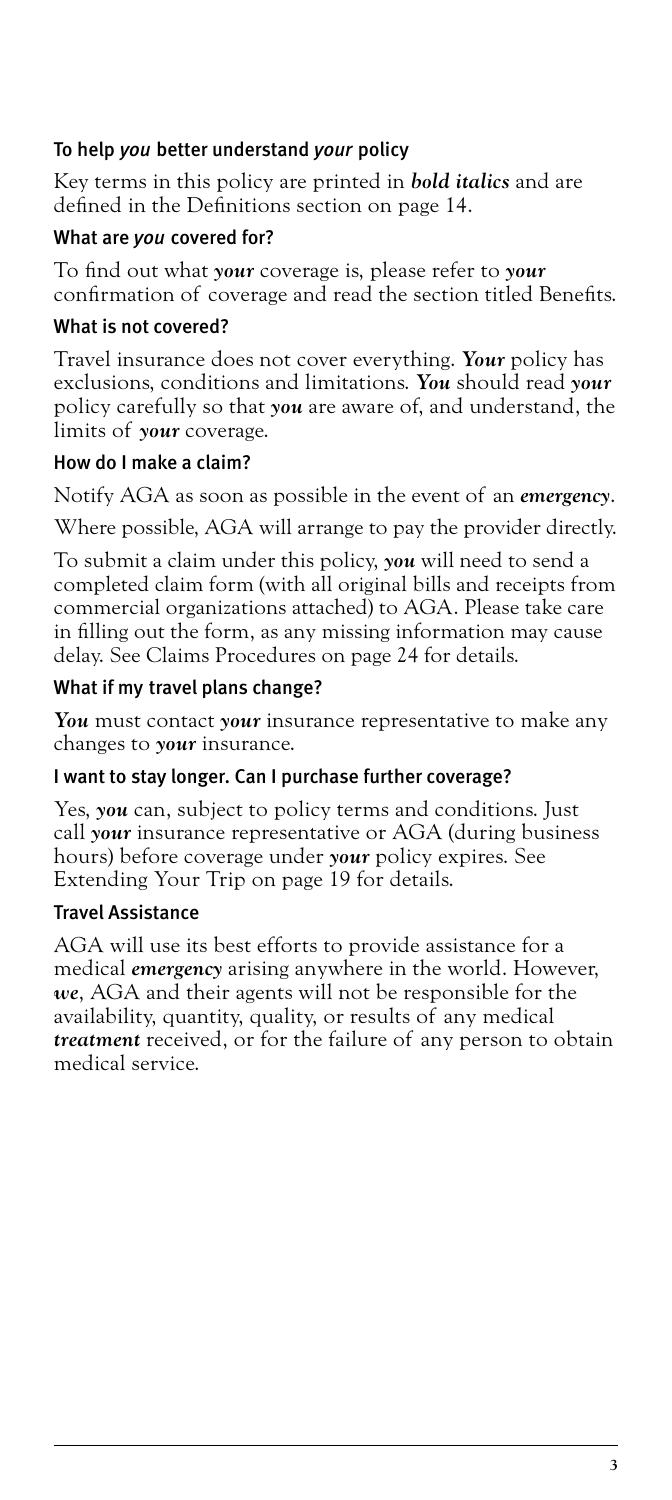### <span id="page-5-1"></span><span id="page-5-0"></span>**Eligibility**

- 1. Coverage is NOT AVAILABLE to any individual who, as of their *effective date*:
	- a) has been diagnosed with a *terminal* illness; or
	- b) has been diagnosed with stage 3 or 4 cancer; or
	- c) has received *treatment* for any cancer (other than basal or squamous cell skin cancer or breast cancer treated only with hormone therapy) in the past 3 months; or
	- d) requires assistance with *activities of daily living* as the result of a medical condition or state of health.
- 2. To be eligible for coverage *you* must, as of the *effective date*:
	- a) be at least 15 days old and not more than 89 years old; and
	- b) not be insured or eligible for benefits under a Canadian government health insurance plan; and
	- c) be in good health at the time *you* purchase *your*  policy and on the date *you* exit *your country of origin,*  and know of no reason to seek *medical consultation*  during the *period of coverage*.

#### Start of Coverage

Coverage starts on the *effective date*.

#### Waiting Period

Coverage for losses resulting from any *sickness* will begin 48 hours after the *effective date* if *you* purchase *your* policy:

- a) after the *expiry date* of an existing AGA administered policy; or
- b) after *you* exit *your country of origin*.

Any *sickness* that manifests itself during the 48-hour waiting period is not covered even if related expenses are incurred after the 48-hour waiting period.

#### End of Coverage

Coverage ends on the *expiry date*.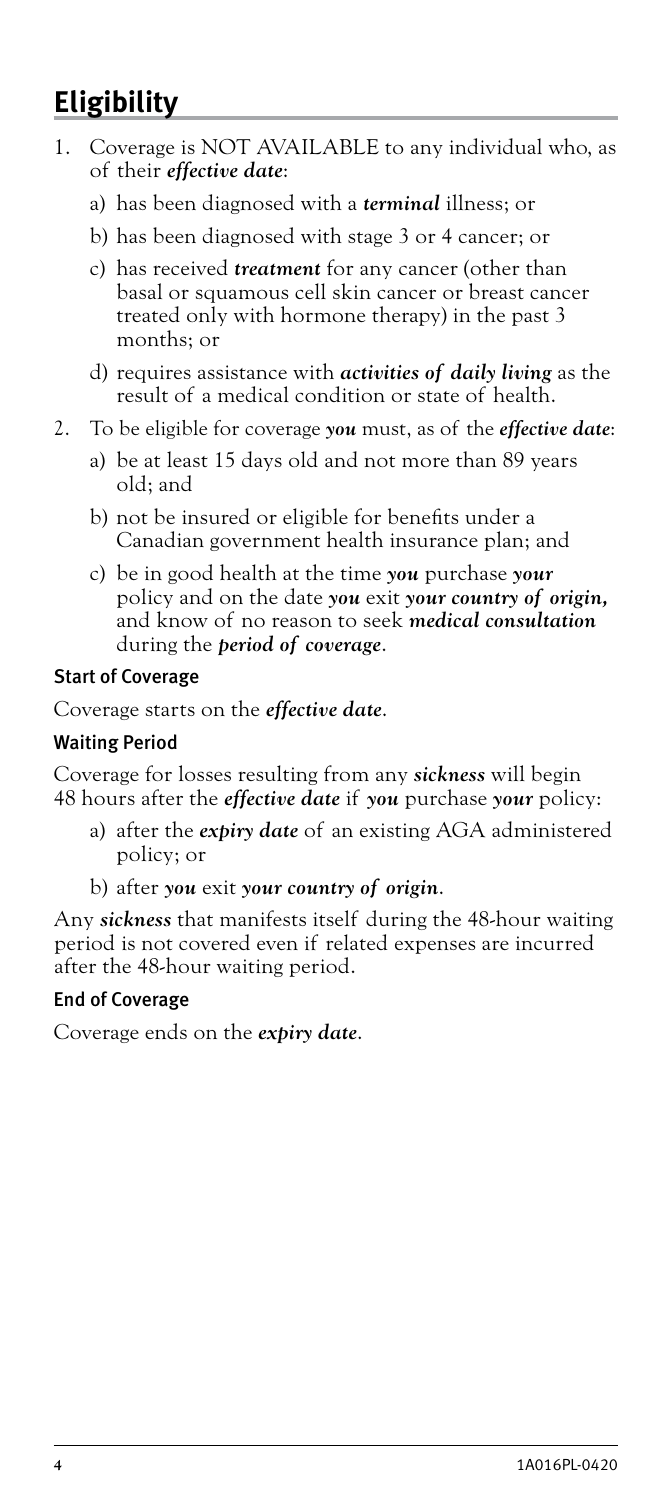### <span id="page-6-0"></span>**Insuring Agreement**

In consideration of the application for insurance and payment of the appropriate premium, and subject to the terms, conditions, limitations, exclusions and other provisions of this policy, *we* will pay the *reasonable and customary* costs for eligible expenses incurred during the *period of coverage* while outside *your country of origin*, up to the amounts specified in this policy, in excess of any *deductible* and the amount allowed and/or paid for by any other insurance plan(s).

Payment is limited to the amounts specified under each coverage option. Some benefits are subject to advance approval by AGA.

You will be responsible for any expenses that are not payable by *us*.

### **Summary of Benefits**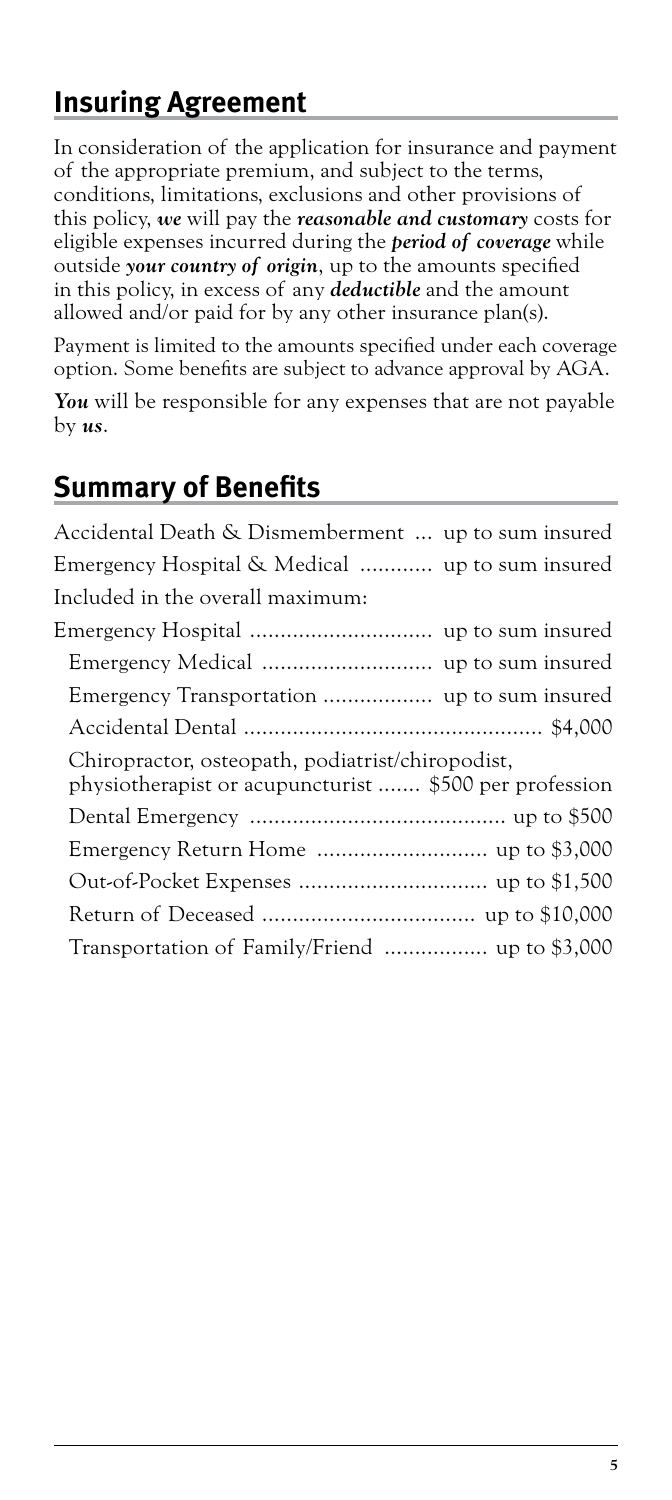### <span id="page-7-0"></span>**Benefits**

#### 1. Emergency Hospital

*We* agree to pay for *hospital* accommodation, including semi-private room, and for *reasonable and customary*  services and supplies necessary for *your emergency* care during confinement as a resident in-patient.

#### 2. Emergency Medical

*We* agree to pay for the following services, supplies, or *treatment*, resulting from a covered *sickness* or *injury*, when provided by a health practitioner who is not related to *you* by blood or marriage:

- a) The *emergency* services of a legally licensed *physician*, surgeon, or anaesthetist.
- b) Follow-up visits as prescribed by the attending *physician* at the time of the *emergency*. Follow-up visits must occur during the *period of coverage* and be directly related to the *emergency*. The *emergency* must occur during the *period of coverage* and have been reported to AGA.

Follow-up *treatment* needed as a result of any *sickness* or *injury* that took place while *you* were in *your country of origin* during the *period of coverage* will be covered only on prior approval by AGA. *On-going expenses* resulting from such *sickness* or *injury* will not be covered, unless approved in advance by AGA.

AGA reserves the right, as reasonably required and at its expense, to transport *you* to *your country of origin* following an *emergency*.

- c) Diagnostics, lab tests and/or X-ray examinations as ordered by a *physician* for the purpose of diagnosis.
- d) The services of the following legally licensed practitioners for *treatment* of a covered *sickness* or *injury*:
	- i. chiropractor;
	- ii. osteopath;
	- iii. podiatrist/chiropodist;
	- iv. physiotherapist, when ordered by the attending *physician*;
	- v. acupuncturist.

Not to exceed \$500 per profession.

e) Private duty services of a Registered Nurse when approved in advance by AGA.

Not to exceed \$10,000.

f) The use of a licensed local air, land, or sea ambulance (including mountain or sea evacuation) to the nearest *hospital*, when reasonable and necessary.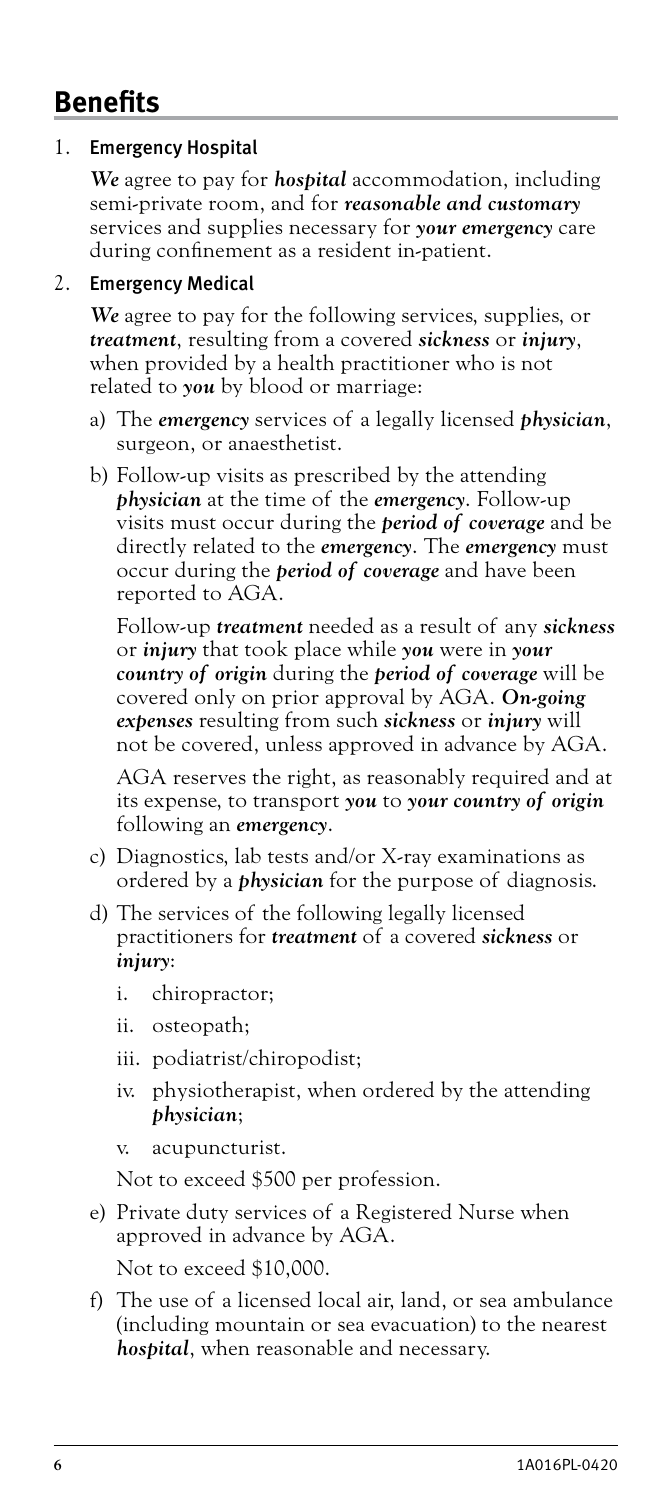- g) Rental of crutches or *hospital*-type bed, not exceeding the purchase price; and the cost of splints, trusses, braces or other approved prosthetic appliances approved in advance by AGA.
- h) *Emergency* out-patient services provided by a *hospital*.
- i) When not hospitalized as an in-patient, drugs or medications that require a *physician's* written prescription, not exceeding a 30-day supply, to a maximum of \$1,000.

#### 3. Out-of-Pocket Expenses

In the event *you* (or *your* insured *travelling companion*) are confined to *hospital* on the date on which *you* are scheduled to return home, *we* agree to reimburse up to \$150 per day to a maximum of \$1,500, or up to a maximum of 10 days, for the following expenses incurred by *you* or any insured *travelling companion*:

- a) *commercial accommodation* and meals; and
- b) child care costs for children under age 18, or physically or mentally handicapped *travelling companion(s)* who rely on *you* for assistance; and
- c) essential telephone calls; and
- d) taxi fares.

*We* will only reimburse these expenses if *you* or *your travelling companion* have actually paid for them.

Expenses must be supported by original receipts from commercial organizations.

#### 4. Transportation of Family or Friend

*We* agree to pay up to a maximum of \$3,000 for the cost to transport one *family member* or close friend to *your*  bedside by round-trip economy class (using the most direct route) if:

- a) *you* are hospitalized due to a covered *sickness* or *injury*  and the attending *physician* advises that *your family member* or close friend's attendance is necessary; or
- b) the local authorities legally require the attendance of *your family member* or close friend to identify *your* remains in the event of *your* death due to a covered *sickness* or *injury*.

Benefits are payable only when approved in advance by AGA.

In addition, *we* agree to reimburse up to a maximum of \$1,000 for the following expenses incurred by *your family member* or close friend after arrival:

- a) *commercial accommodation* and meals; and
- b) essential telephone calls; and
- c) taxi fares.

Expenses must be supported by original receipts from commercial organizations.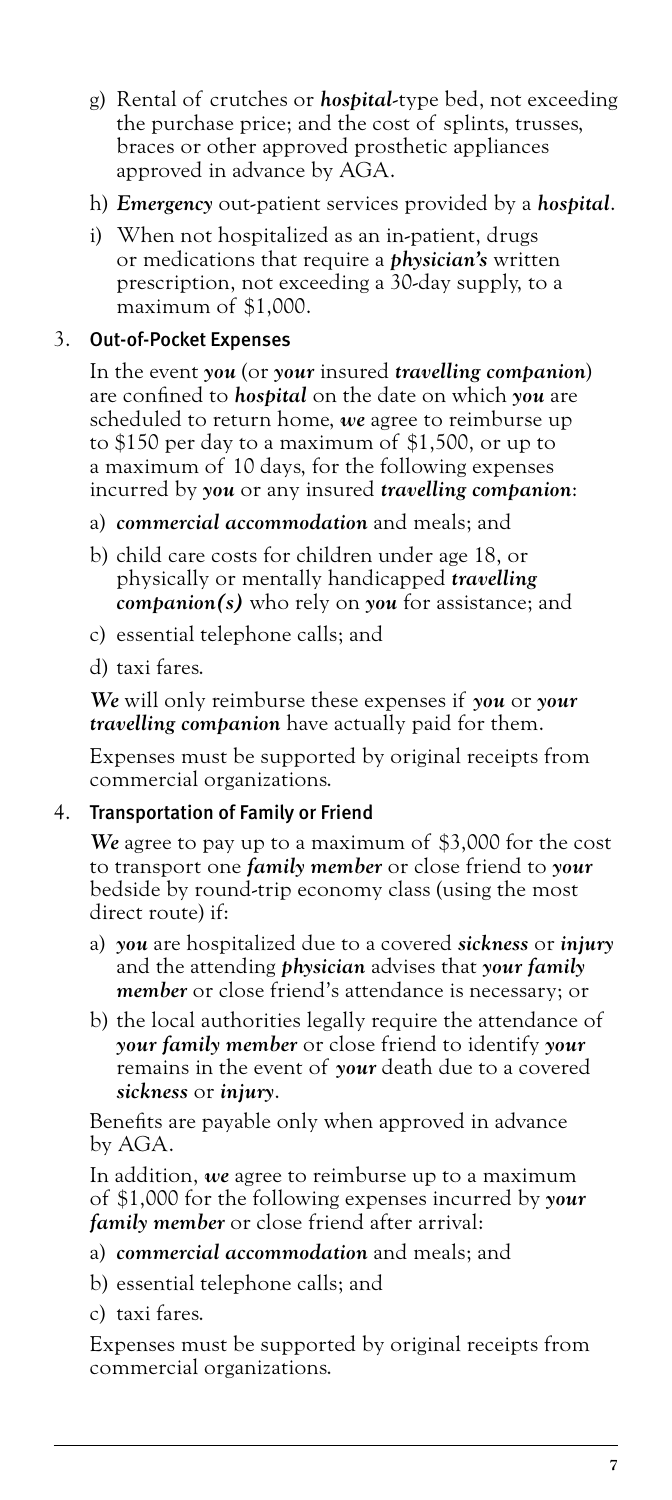#### 5. Return of Deceased (Repatriation)

In the event of *your* death due to a covered *sickness* or *injury*, *we* agree to reimburse:

- a) up to \$10,000 for costs incurred to prepare and return *your* remains in a standard transportation container to *your country of origin*; or
- b) up to \$4,000 for cremation or burial of *your* remains at the place of death.

The cost of a coffin or urn is not covered.

#### 6. Dental

*We* agree to reimburse:

- a) up to \$4,000 for *emergency treatment* or services to whole or sound natural teeth (including capped or crowned teeth) which are damaged as a result of an *accidental* direct blow to the face; and
- b) up to \$500 for the immediate relief of acute dental pain caused by other than a direct blow to the face and for which *you* have not previously received *treatment* or advice.

Reimbursement will not exceed the minimum fee specified in the Canadian Dental Association schedule of fees of the province or territory where *treatment* was received.

*Treatment* relating to any dental claim must begin within 48 hours after the onset of the *emergency* and must be completed within the *period of coverage* and prior to *your* return to *your country of origin*.

*Treatment* must be performed by a legally qualified dentist or oral surgeon.

#### 7. Emergency Transportation

When necessary, *we* agree to transport *you* to *your country of origin* when immediate *medical consultation* is required due to a covered *emergency sickness* or *injury*. Any *emergency* transportation such as air ambulance, one-way economy airfare, stretcher and/or a medical attendant must be pre-approved and arranged by AGA.

#### 8. Emergency Return Home for *You* and One Family Member

If a covered *sickness* or *injury* requires *you* to be returned home during the *period of coverage*, *we* agree to reimburse up to \$3,000 for the additional cost of oneway economy transportation by the most direct route for *you* and one *insured family member* to *your country of origin* when approved and arranged by AGA.

*Your* coverage under this policy ceases once *you* have been returned to *your country of origin* under this benefit.

#### 9. Accidental Death & Dismemberment

*We* agree to pay up to a maximum of the sum insured indicated on *your* confirmation of coverage, for loss of life, limb or sight resulting directly from *accidental injury* occurring during the *period of coverage*, except while boarding, riding in, or alighting from an aircraft.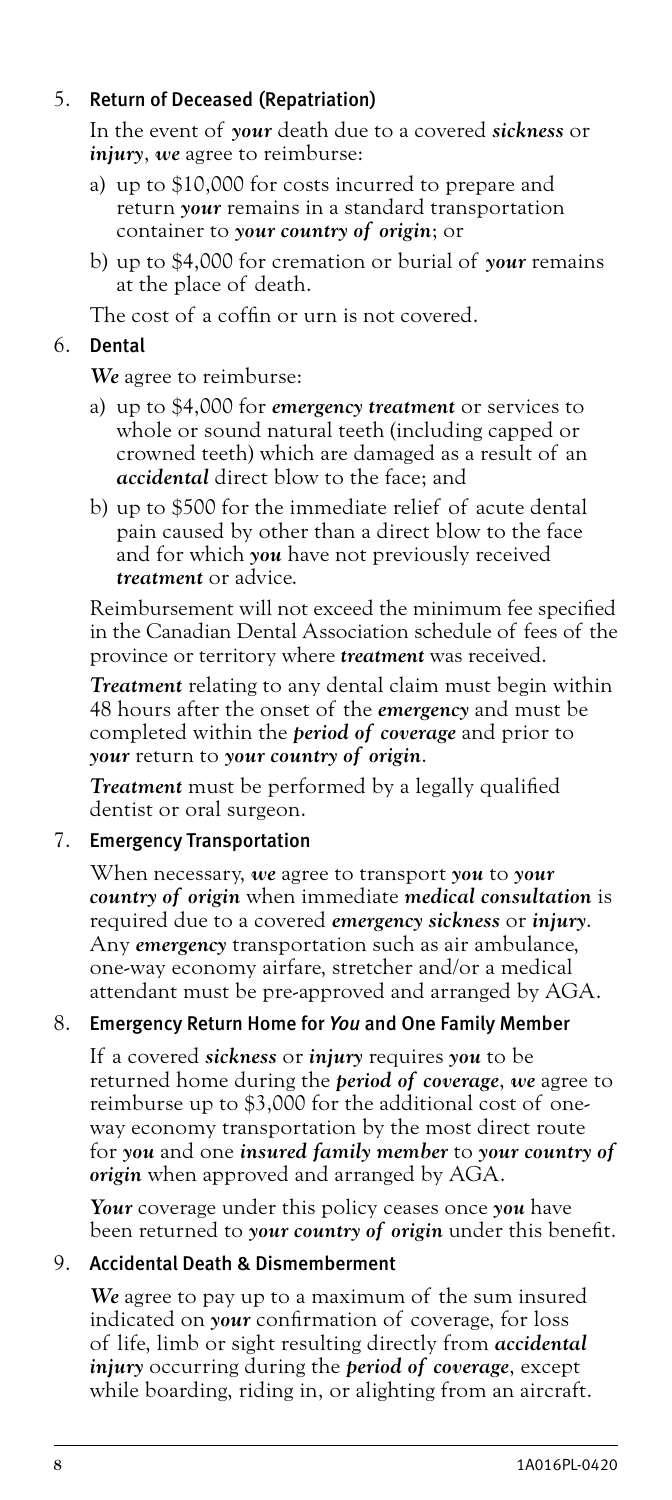Benefits are payable according to the following schedule:

- a) 100% of sum insured resulting from the same *accidental injury* for loss of:
	- i. life; or
	- ii. entire sight of both eyes; or
	- iii. both hands; or
	- iv. both feet; or
	- v. one hand and entire sight of one eye; or
	- vi. one foot and entire sight of one eye.
- b) 50% of sum insured resulting from the same *accidental injury* for loss of:
	- i. entire sight of one eye; or
	- ii. one hand; or
	- iii. one foot.

Loss of hand or hands, or foot or feet means severance through or above the wrist joint or ankle joint, respectively.

Loss of eye or eyes means total and irrecoverable loss of the entire sight.

Only one amount is payable (the largest) if *you* suffer more than one of these losses.

#### Exposure and Disappearance

If *you* are exposed to the elements or disappear as a result of an *accident*, a loss will be covered if:

- a) as a result of such exposure, *you* suffer one of the losses specified in the schedule of losses above; or
- b) *your* body has not been found within 52 weeks from the date of the *accident*. It will be presumed, subject to evidence to the contrary, that *you* suffered loss of life.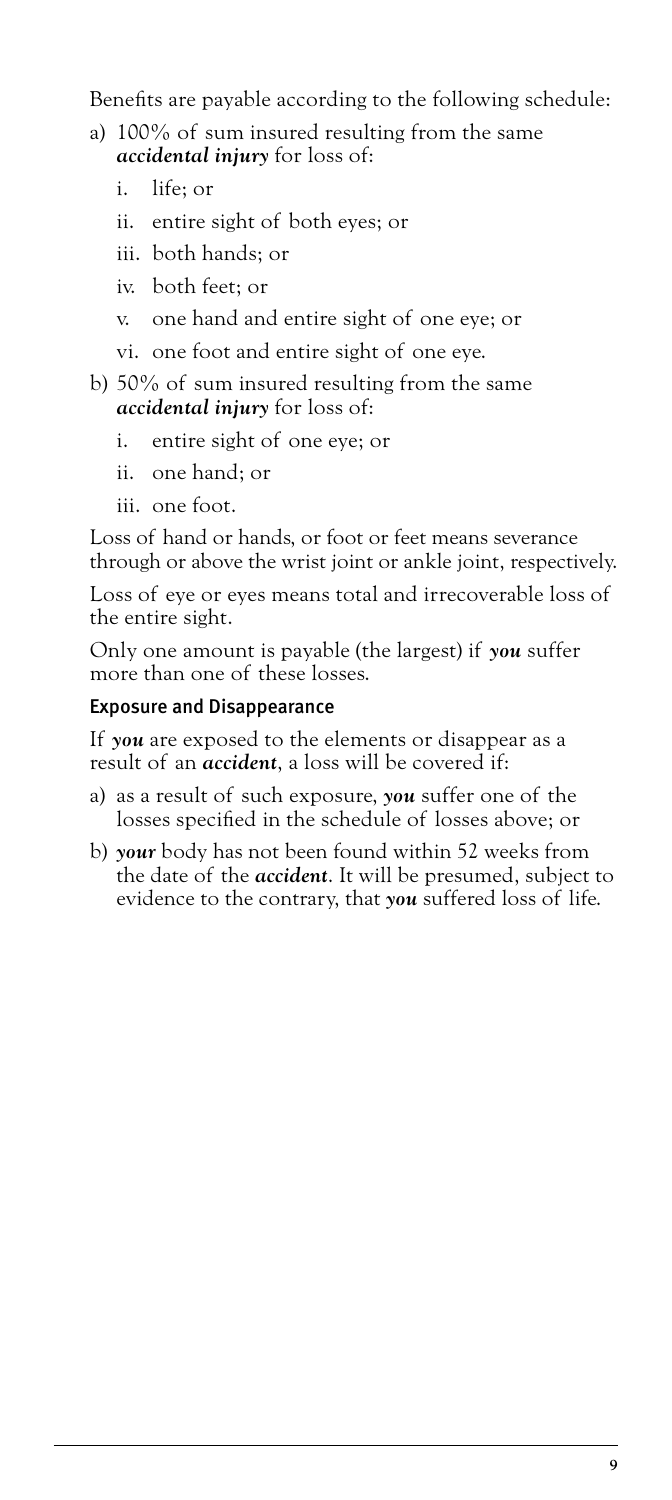### <span id="page-11-0"></span>**Specific Conditions**

1. In the event of a medical *emergency*, *you* must notify AGA within 24 hours of admission to a *hospital* and before any surgery is performed.

#### Limits on Coverage

If *you* fail to do so without reasonable cause, then *we* will pay 80% of the claim payable. *You* will be responsible for the remaining 20% of the claim payable.

*You* will be responsible for any expenses that are not payable by *us*.

The *deductible* is shown on *your* confirmation of coverage and applies once during the *period of coverage*.

2. *We* reserve the right, as reasonably required and at *our* expense, to transfer *you* to any *hospital* or to transport *you* to *your country of origin* following an *emergency*.

If *you* refuse to be transferred or transported when declared medically fit to travel, any continuing costs incurred after *your* refusal will not be covered and the payment of such costs becomes *your* sole responsibility.

Coverage ceases upon *your* refusal and no coverage will be provided to *you* for the remainder of the *period of coverage*.

- 3. Costs incurred outside of Canada other than in *your country of origin* are covered provided the majority of the *period of coverage* is spent in Canada.
- 4. *Your* policy will remain in effect while *you* are in *your country of origin*, however costs incurred in *your country of origin* are not covered.
- 5. If *you* have been returned to *your country of origin* under the Emergency Return Home benefit, this policy will expire.

#### 6. Act of Terrorism – Limits on Coverage and Aggregate Limit

When an *act of terrorism* directly or indirectly causes a loss that would otherwise be payable under this plan, other than Accidental Death & Dismemberment, subject to all other policy limits, coverage will be provided as follows:

- a) As a result of any one or a series of *acts of terrorism*  occurring within a 72-hour period, the *aggregate limit*  payable shall be limited to \$2.5 million for all eligible insurance policies issued by *us* and administered by AGA, including this policy.
- b) As a result of any one or a series of *acts of terrorism*  occurring in any calendar year, the *aggregate limit*  payable shall be limited to \$5 million for all eligible policies issued by *us* and administered by AGA, including this policy.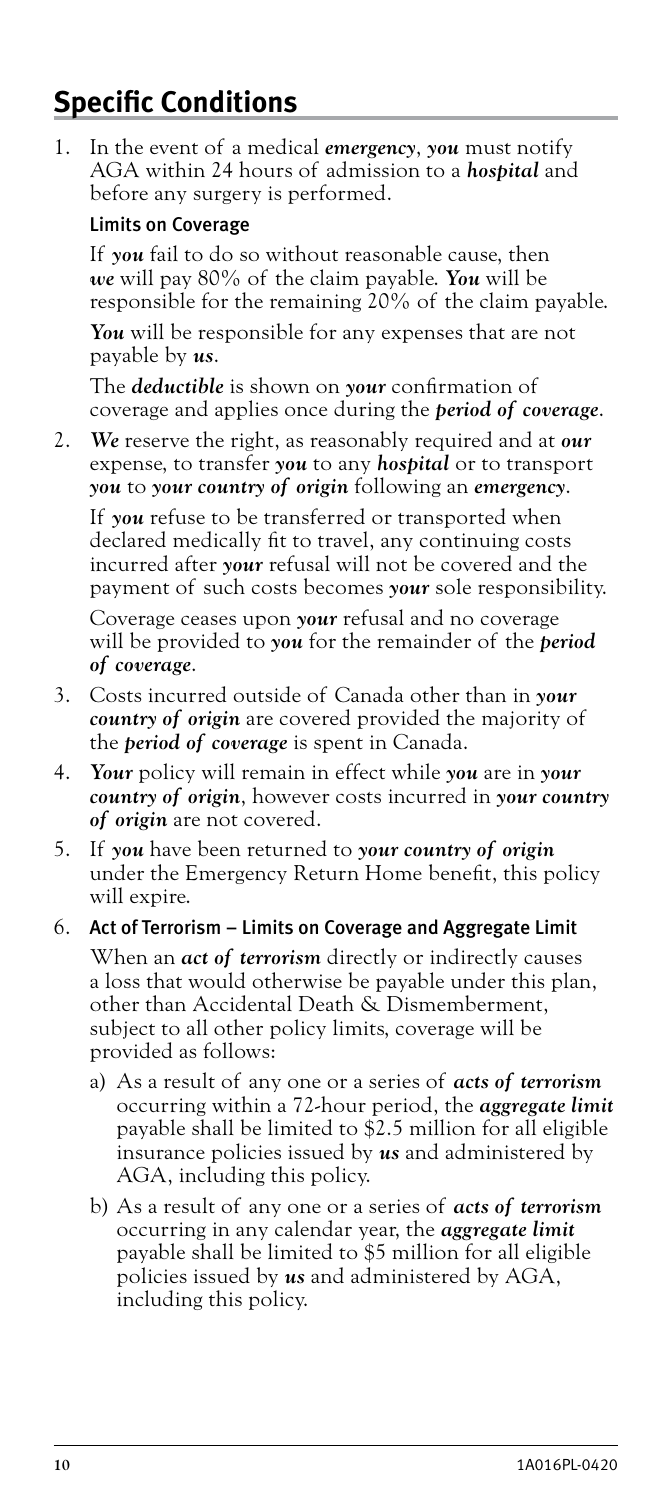<span id="page-12-0"></span>The amounts payable for each eligible claim under (a) and (b) above are in excess of all other sources of recovery and shall be reduced on a pro rata basis, so that the total amount paid for all such claims shall not exceed the respective *aggregate limit* which will be paid after the end of the calendar year and after completing the adjudication of all claims relating to *act(s) of terrorism*.

7. General Provisions of this policy apply. Refer to [page 19](#page-20-2).

### **Exclusions**

#### **VTC1** *Pre-existing Conditions* Exclusion

#### a) If *you* are 59 years of age or under on the *effective date*:

Benefits are not payable for costs incurred due to or resulting from *your* medical condition or related condition that was not *stable* at any time during the 90 days immediately before the *effective date*.

- b) If *you* are 60 to 79 years of age on the *effective date*:
	- i. Benefits are not payable for costs incurred due to or resulting from any of the following *pre-existing conditions*, unless you have completed a Medical Questionnaire, have been approved in writing by AGA and have paid the required premium:
		- *heart condition*;
		- stroke or mini-stroke ( TIA- transient ischemic attack).
	- ii. Benefits are not payable for costs incurred due to or resulting from any *pre-existing condition* not listed under i) unless it was *stable* during the 180 days immediately before the *effective date*.
- c) If *you* are 80 to 89 years of age on the *effective date*: Benefits are not payable for any *pre-existing condition* unless you have completed a Medical Questionnaire, have been approved in writing by AGA and have paid the required premium.

**VTC2** Benefits are not payable for costs incurred due to any *treatment*, investigation or hospitalization which is a continuation of, or subsequent to, *emergency treatment* of a *sickness* or *injury,* unless approved in advance by AGA.

**VTC3** Benefits are not payable for any costs incurred due to any *sickness* for which *signs or symptoms* occurred within 48 hours after the *effective date*, except when applying for coverage:

- a) before the *expiry date* of *your* existing AGA administered policy; or
- b) prior to the date *you* exit *your country of origin*.

**VTC4** Benefits are not payable for costs incurred due to any loss incurred outside of Canada when *you* have not spent the majority of the *period of coverage* in Canada.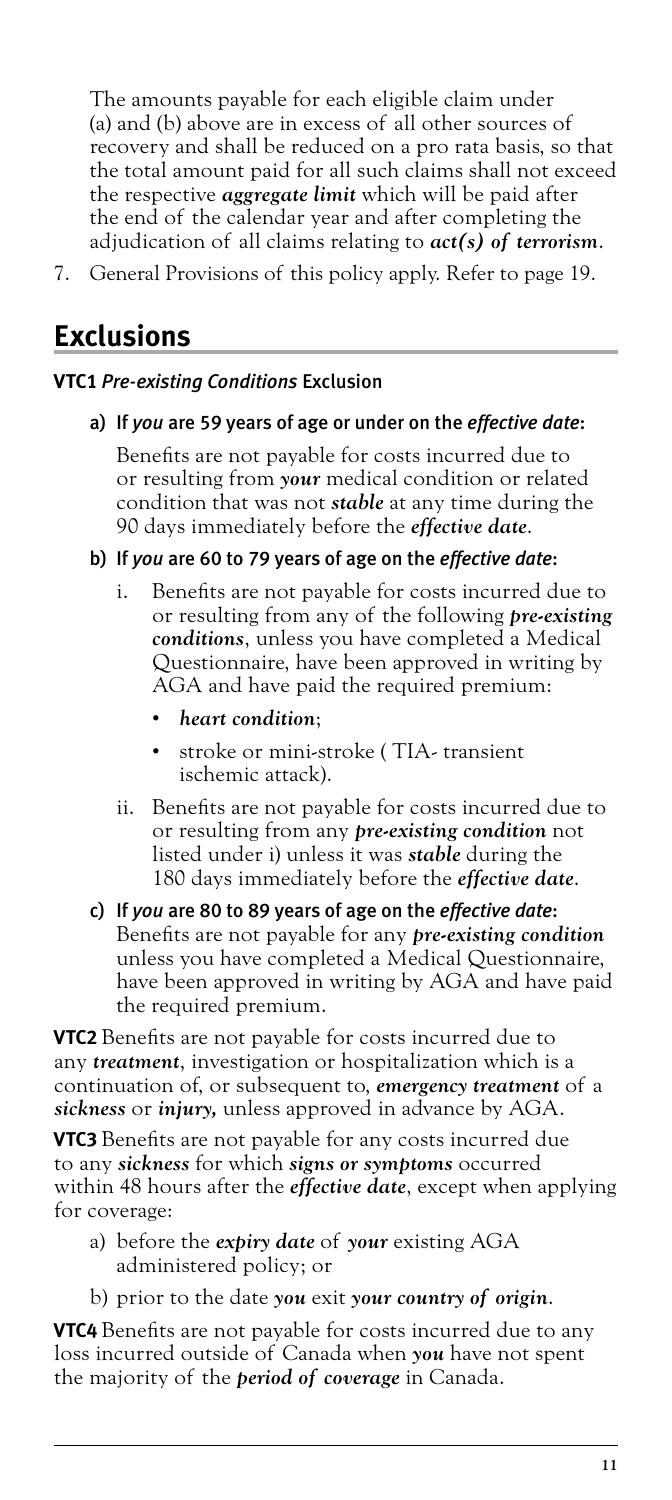**VTC5** Benefits are not payable for costs incurred due to any loss incurred inside *your country of origin*.

**VTC6** Benefits are not payable for costs or losses incurred while sane or insane due to:

- a) *your* emotional or mental disorders resulting from any cause, including but not limited to anxiety or depression; or
- b) *your* suicide or attempted suicide; or
- c) *your* intentionally self-inflicted injury.

**VTC7** Benefits are not payable for costs incurred due to pregnancy, abortion, miscarriage, childbirth or complications thereof.

**VTC8** Benefits are not payable for costs incurred due to loss, death or *injury*, if at the time of the loss, death or *injury*, evidence supports that the medical condition causing the loss was in any way contributed to by:

- a) *your* intoxication or abuse of alcohol; or
- b) *your* use of prohibited drugs, or any other intoxicant; or
- c) *your* non-compliance with prescribed *treatment* or medical therapy; or
- d) *your* misuse of medication.

**VTC9** Benefits are not payable for costs incurred due to *injury*  resulting from training for or participating in:

- a) motorized speed contests; or
- b) stunt activities; or
- c) *professional* sport activities; or
- d) *high-risk activities*.

**VTC10** Benefits are not payable for costs incurred due to *sickness or injury* resulting from a motor vehicle *accident*  where *you* are entitled to receive benefits pursuant to any policy or legislative plan of motor vehicle insurance, except when such benefits are exhausted.

**VTC11** Benefits are not payable for costs incurred due to any *sickness*, *injury* or medical condition when a *trip* is undertaken for the purpose of securing medical *treatment*  or advice.

**VTC12** Benefits are not payable for costs incurred due to *your* travelling against the advice of a *physician* or any loss resulting from *your sickness* or medical condition that was diagnosed by a *physician* as *terminal* prior to the *effective date* of this policy.

**VTC13** Benefits are not payable for costs incurred due to any *treatment* which can be reasonably delayed until *you* return to *your country of origin* (whether or not *you* intend to return) by the next available means of transportation, unless approved in advance by AGA.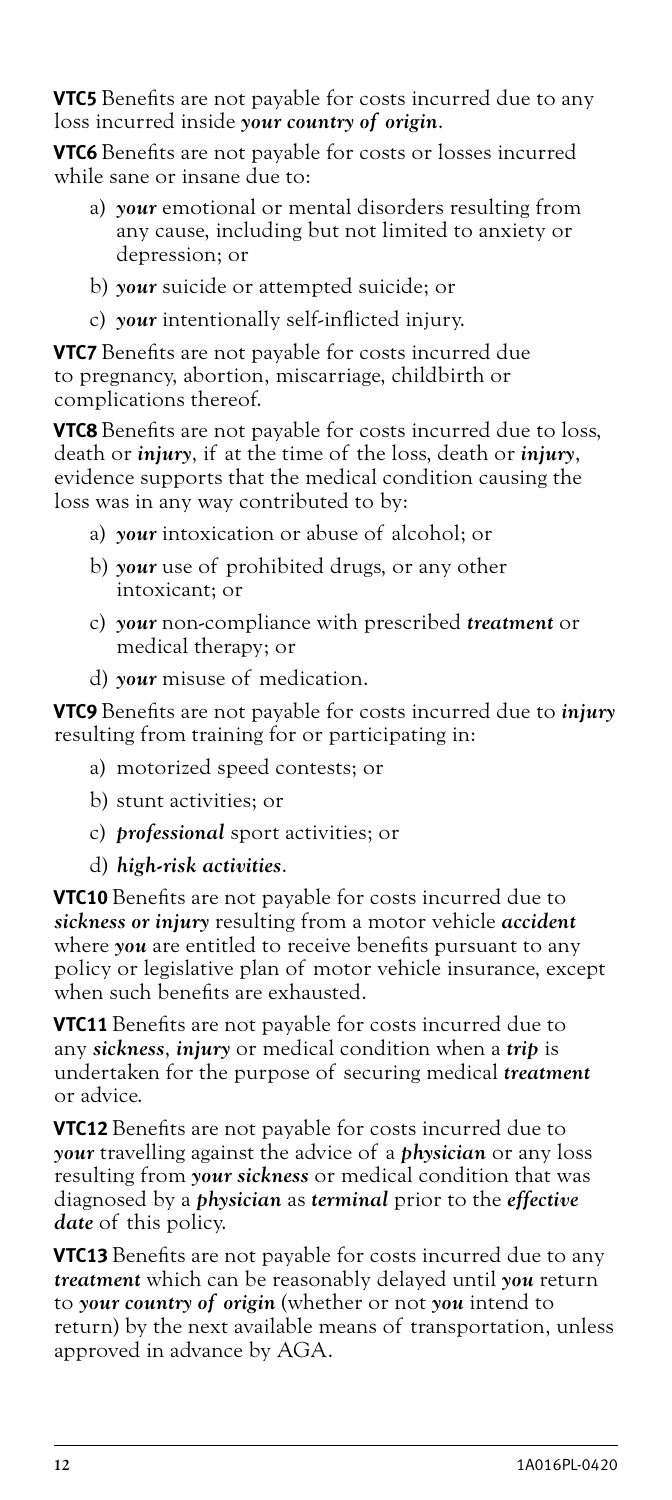**VTC14** Benefits are not payable for costs incurred due to any *medical consultation* that is non-*emergency*, on-going, elective or the consequence of a prior elective procedure.

**VTC15** Benefits are not payable for costs incurred due to hospitalization or services rendered in connection with general health examinations for check-up purposes, *treatment* of an on-going condition, regular care of a chronic condition, home health care, investigative testing, rehabilitation, or on-going care or *treatment* in connection with drugs, alcohol or any other substance abuse.

**VTC16** Benefits are not payable for costs incurred due to any rehabilitation or convalescent care.

**VTC17** Benefits are not payable for costs incurred due to dental or cosmetic surgery.

**VTC18** Benefits are not payable for costs incurred due to naturopathic or holistic *treatment*.

**VTC19** Benefits are not payable for costs that exceed the *reasonable and customary* rate for the area where the *treatment* or services are being performed.

**VTC20** Benefits are not payable for costs incurred due to *treatment* or services that contravene, or are prohibited by legislation under a provincial or territorial hospital/ medical plan.

**VTC21** Benefits are not payable for costs incurred due to any loss incurred in a city, region, or country when, prior to the *effective date*, the Department of Foreign Affairs, Trade and Development of the Canadian Government issued a written warning to avoid all travel, or to avoid non-essential travel, to that city, region, or country.

**VTC22** Benefits are not payable for costs incurred due to any:

- a) *act of war*; or
- b) kidnapping; or
- c) *act of terrorism* caused directly or indirectly by *nuclear, chemical or biological* means; or
- d) riot, strike or civil commotion; or
- e) unlawful visit in any country.

**VTC23** Benefits are not payable for costs incurred due to any nuclear occurrence however caused.

**VTC24** Benefits are not payable for costs incurred due to the participation by *you*, a *family member* or *travelling companion* in:

- a) protests; or
- b) armed forces activities; or
- c) a commercial sexual transaction; or
- d) the commission or attempted commission of any criminal offence; or
- e) the contravention of any statutory law or regulation in the area where the loss occurred*.*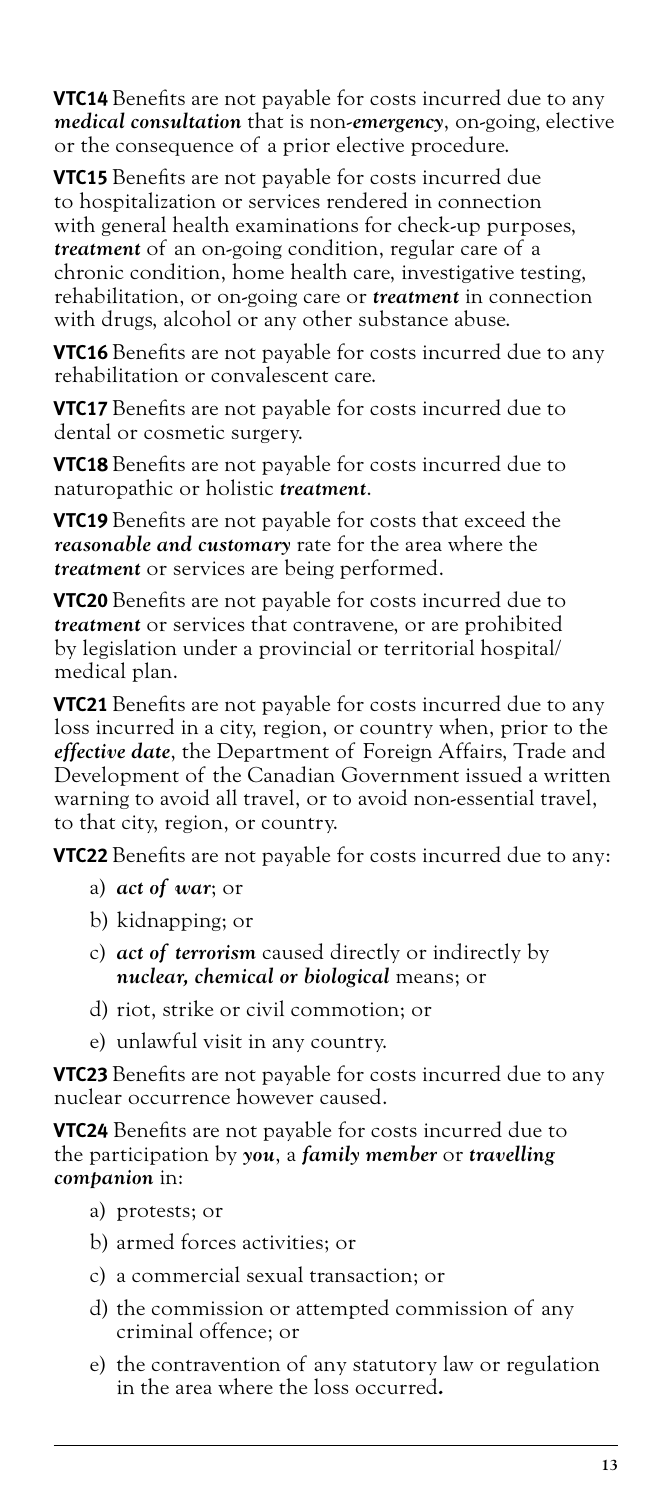<span id="page-15-0"></span>VTC25 Benefits are not payable for costs incurred due to being an occupant of an aircraft, either as passenger or crew, except while being transported under the terms of the Emergency Transportation or Emergency Return Home benefits, or while boarding or alighting from an aircraft.

### <span id="page-15-1"></span>**Definitions**

Accident(al) means a sudden, unexpected, unforeseeable, unavoidable external event and excludes disease or infections.

Act of terrorism means an act, including but not limited to the use of force or violence and/or the threat thereof or commission or threat of a dangerous act, of any person or group(s) or government(s), committed for political, religious, ideological, social, economic or similar purposes including the intention to intimidate, coerce or overthrow a government (whether de facto or de jure) or to influence, affect or protest against any government and/or to put the civilian population, or any section of the civilian population, in fear.

Act of war means any loss or damage arising directly or indirectly from, occasioned by, happening through or in the consequence of: war; invasion; acts of foreign enemies; hostilities or warlike operations (whether war is declared or not) by any government or sovereign, using military personnel or other agents; civil war; rebellion; revolution; insurrection; civil commotion assuming the proportions of or amounting to an uprising; military or usurped power.

Activities of daily living means eating, bathing, using the toilet, changing positions (including getting in and out of a bed or chair) and dressing.

Aggregate limit means the total number or the maximum value of insured losses resulting from any one *accident* or event causing loss.

Commercial accommodation means an establishment providing short-term accommodation for paying guests, licensed under the law of its jurisdiction, which provides proof of commercial transaction.

Country of origin means the country in which *you* maintained a permanent residence prior to entry into Canada or the country which issued *your* passport. For Canadian passport holders without a permanent residence, country of origin means the country *you* departed from before arriving in Canada.

Deductible means the dollar amount for which *you* are responsible before any remaining eligible expenses are reimbursed under this insurance. It is retroactive to the *effective date* and applies once during the *period of coverage*. *Your* deductible is indicated on *your* confirmation of coverage.

Dependent children means *your* unmarried children who are:

- a) financially dependent on *you*; and
- b) at least 15 days of age and no more than 21 years of age.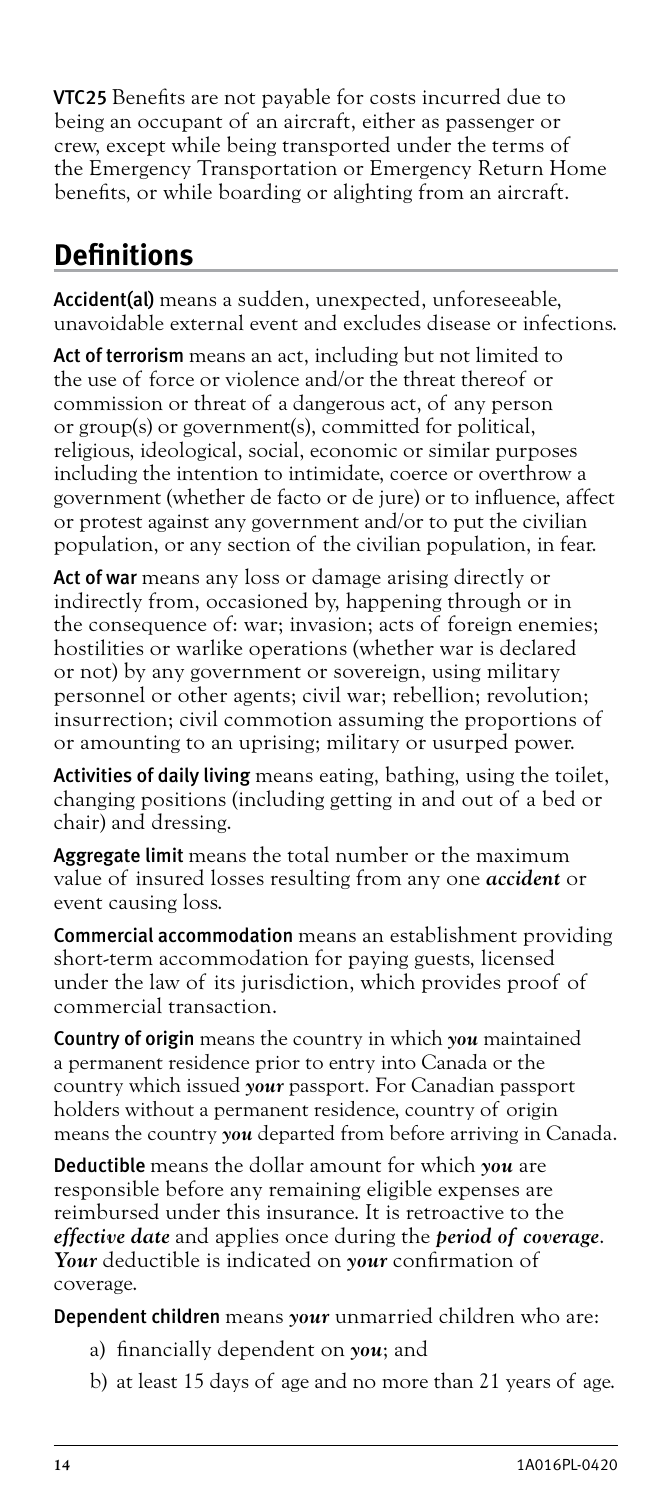#### Effective date means the later of:

- a) the date and time the completed application and premium are accepted by AGA or its representative; or
- b) the date indicated as the effective date on *your*  confirmation of coverage; or
- c) the first time *you* exit *your country of origin*.

If *you* purchase *your* policy after *you* have exited *your country of origin*, any *sickness* that manifests itself during the first 48 hours after the effective date is not covered even if related expenses are incurred after the 48-hour waiting period.

Emergency means a sudden, unforeseen *sickness* or *injury*  occurring during the *period of coverage* while *you* are outside *your country of origin*, which requires immediate intervention by a *physician* or legally licensed dentist and cannot reasonably be delayed. An *emergency* is deemed to no longer exist when medical evidence indicates that *you* are able to continue *your trip* or return to *your* place of ordinary residence or *country of origin.* Costs incurred in *your country of origin* are not covered.

Expiry date means the earlier of:

- a) the date indicated as the expiry date on *your*  confirmation of coverage; or
- b) the date *you* become eligible for coverage under a Canadian government health insurance plan.

Family member means *your spouse*, parent, brother, sister, legal guardian, step-parent, step-child, step-brother, step-sister, aunt, uncle, niece, nephew, grandparent, grandchild, in-law, ward, natural or adopted child.

Heart condition includes angina or chest pain, arrhythmia, arteriosclerosis, atrial fibrillation, congenital heart defect, congestive heart failure, cardiomyopathy, carotid artery occlusion, heart attack (myocardial infarction), heart murmur, irregular heart rate or beat, any other condition relating to the heart or cardiovascular system.

High-risk activity(ies) mean(s) any skiing out of bounds, heliskiing, ski jumping, skydiving, sky-surfing, scuba diving (except if certified by internationally recognized and accepted program such as NAUI or PADI, or if diving depth does not exceed 30 meters), white water rafting (except grades 1 to 4), street luge, skeleton activity, *mountaineering*, or participation in any rodeo activity.

Hospital means a facility incorporated or licensed as a hospital by the jurisdiction where such services are provided and which has accommodation for resident in-patients, a laboratory, a registered graduate nurse and *physician* always on duty and an operating room where surgical operations are performed by a *physician*. In no event shall this include a convalescent or nursing home, home for the aged, health spa, or an institution for the care of drug addicts, alcoholics or persons suffering from mental disorders.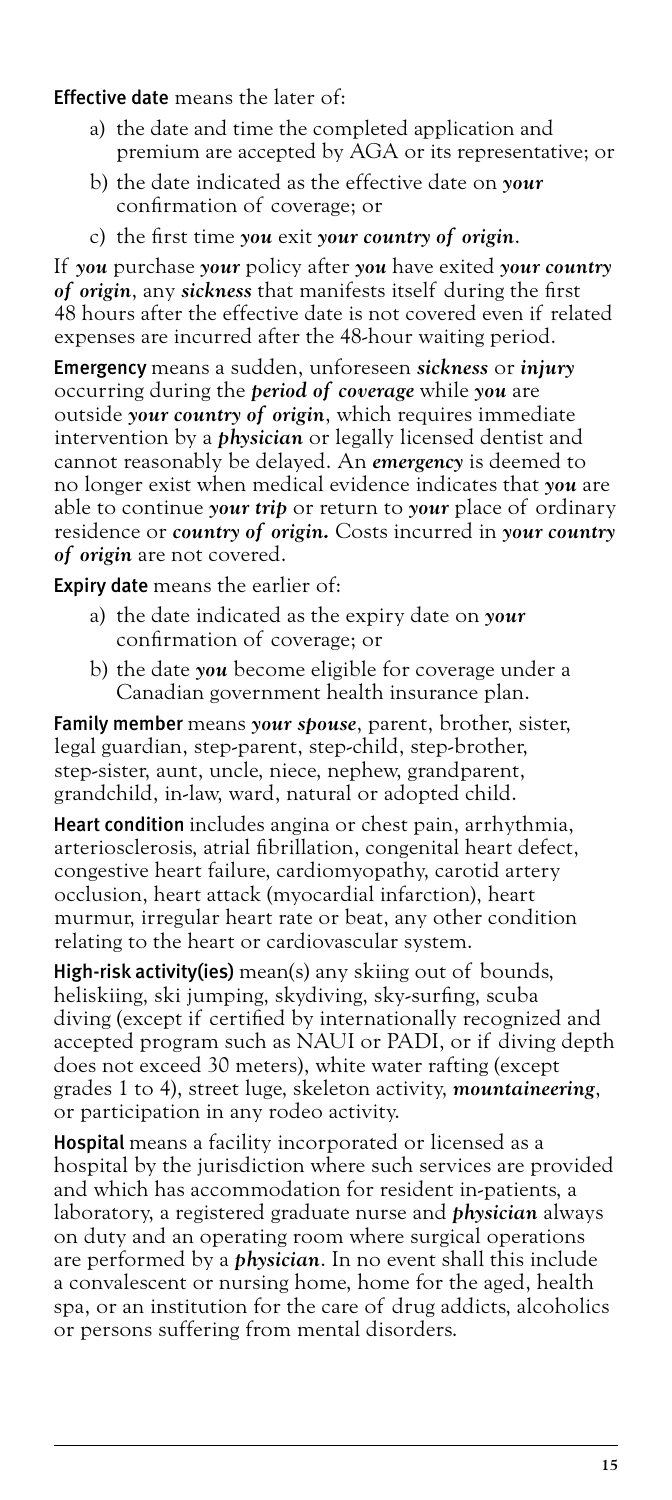Injury means bodily harm, which is directly caused by or resulting from an *accident*, being a sudden and unforeseen event, excluding bodily harm that results from deliberate or voluntary action, and independent of *sickness* and all other causes.

Insured person means an eligible person named on the application, who has been accepted by AGA or its authorized representative, and has paid the required premium for a specific plan of insurance.

Lung condition includes chronic obstructive pulmonary disease (COPD), bronchial asthma, asthma, chronic bronchitis, emphysema, tuberculosis, pulmonary fibrosis.

Medical consultation means any medical services obtained from a licensed medical practitioner for a *sickness*, *injury*  or medical condition, including but not limited to any or all of: history taking, medical examination, investigative testing, advice or *treatment*, and during which a diagnosis of the medical condition need not have been definitively made. This does not include regular medical check-ups where no medical *signs or symptoms* existed between check-ups or were found during the check-up.

Mountaineering means the ascent or descent of a mountain requiring the use of specified equipment including crampons, pick axes, anchors, bolts, carabiners and lead-rope or top rope anchoring equipment.

Nuclear, chemical or biological means the use of any nuclear weapon or device or the emission, discharge, dispersal, release or escape of any solid, liquid or gaseous chemical agent and/or biological agent, including the resultant contamination where:

- Nuclear means any occurrence causing bodily *injury*, *sickness*, disease, or death, or loss of or damage to property, or for loss of use of property, arising out of or resulting from the radioactive, toxic, explosive, or other hazardous properties of source, special nuclear, or by-product material.
- Chemical agent means any compound which, when suitably disseminated, produces incapacitating, damaging or lethal effects on people, animals, plants or material property.
- Biological agent means any pathogenic (diseaseproducing) micro-organism(s) and/or biologically produced toxin(s) (including genetically modified organisms and chemically synthesized toxins) which cause illness and/or death in humans, animals or plants.

On-going expenses means any *treatment*, investigation or hospitalization which is a continuation of, or subsequent to, *emergency treatment* of a medical condition.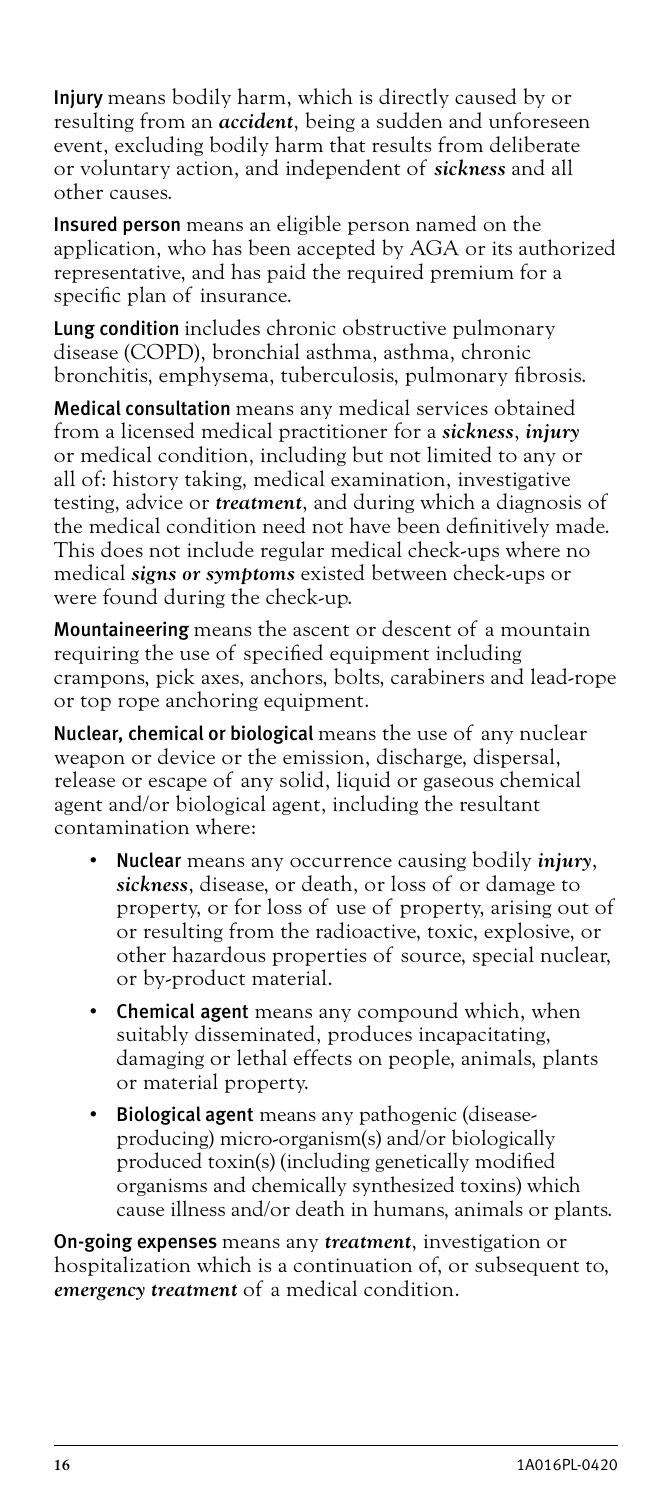Period of coverage means the period from the effective date to the expiry date as indicated on *your* confirmation of coverage and for which premium has been paid. As selected and paid for at the time of application, the maximum period of coverage cannot exceed 365 days.

Physician means a person other than *you*, who is legally qualified and licensed to practice medicine or perform surgery in the location where the services are performed, and is not related to *you* by blood or marriage.

Pre-existing condition means a *sickness*, *injury* or medical condition, whether or not diagnosed by a *physician*:

- a) for which *you* exhibited *signs or symptoms*; or
- b) for which *you* required or received *medical consultation*; and
- c) which existed prior to the *effective date* of *your* coverage.

Professional means *you* are considered professional by the governing body of the sport, earn the majority of *your* income from such activity, and are paid for *your* participation whether *you* win or lose.

Reasonable and customary means the services customarily provided or the costs customarily incurred for covered losses, which are not in excess of the standard practice or fee in the geographical area where the services are provided or costs are incurred for comparable *treatment*, services or supplies for a similar *sickness* or *injury.*

Sickness means any illness or disease.

**Signs or symptoms** means any evidence of disease experienced by *you* or recognized through observation.

Spouse means a person who is legally married to *you*, or a person who has been living with *you* in a common-law relationship for a period of at least 12 consecutive months.

#### Stability period:

- a) if *you* are age 59 or under, is the 90 days immediately before the *effective date*.
- b) if *you* are age 60 to 79, is the 180 days immediately before the *effective date*.

Stable describes any medical condition or related condition, including any *heart condition* or *lung condition*, for which:

- a) there has been no new *treatment*; and
- b) there has been no change in *treatment* or change in *treatment* frequency or type; and
- c) there have been no *signs or symptoms* or new diagnosis; and
- d) there have been no test results showing deterioration; and
- e) there has been no hospitalization; and
- f) there has been no referral to a specialist (made or recommended) and *you* are not awaiting surgery or the results of further investigations performed by any medical professional.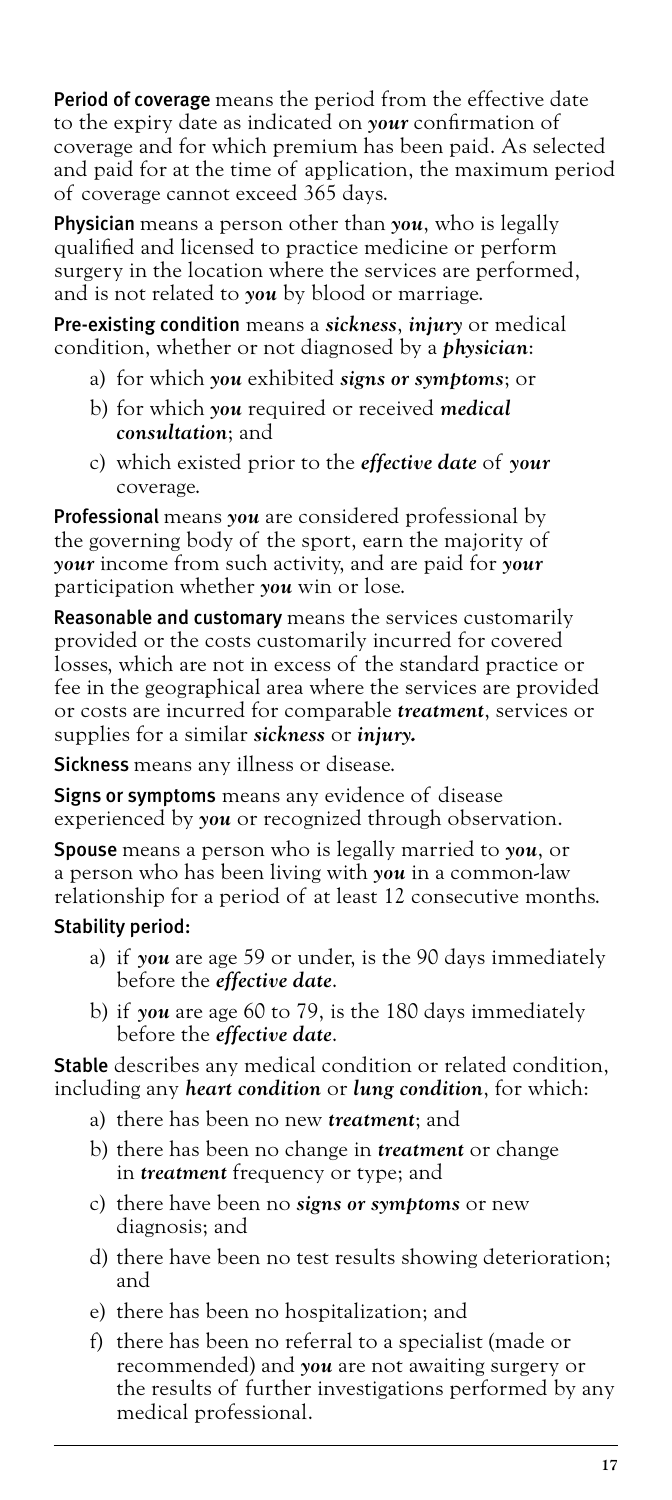The following are considered stable:

- a) Routine (not prescribed by a *physician*) adjustment of insulin to control diabetes provided the insulin was not first prescribed during the *stability period*.
- b) Change from a brand name medication to a generic medication provided the medication was not first prescribed during the *stability period* and there is no increase or decrease in dosage.
- c) A minor ailment, which describes a *sickness* or *injury* during the *stability period* which ended more than 30 days prior to the *effective date* and which did not require:
	- i. *treatment* for a period longer than 15 consecutive days; or
	- ii. more than one follow-up visit to a *physician*; or
	- iii. hospitalization, surgery, or referral to a specialist.

The following conditions are not considered stable:

- a) any *lung condition* for which *you* were prescribed or are taking prednisone;
- b) any *heart condition* for which *you* were prescribed or are taking nitroglycerin.

Terminal applies to a medical condition for which a *physician*  gave a prognosis of eventual death or for which palliative care was received prior to the *effective date*.

Travelling companion means a person who has prepaid shared accommodation or transportation with *you*. (Maximum of 5 persons including *you*.)

Treatment means a medical, therapeutic or diagnostic procedure prescribed, performed or recommended by a *physician* including but not limited to prescribed medication, investigative testing or surgery.

Trip means a period during which *you* are travelling outside *your country of origin* and for which coverage is in effect.

We, us and our means CUMIS General Insurance Company, a member of The Co-operators group of companies.

You or your means the *insured person*.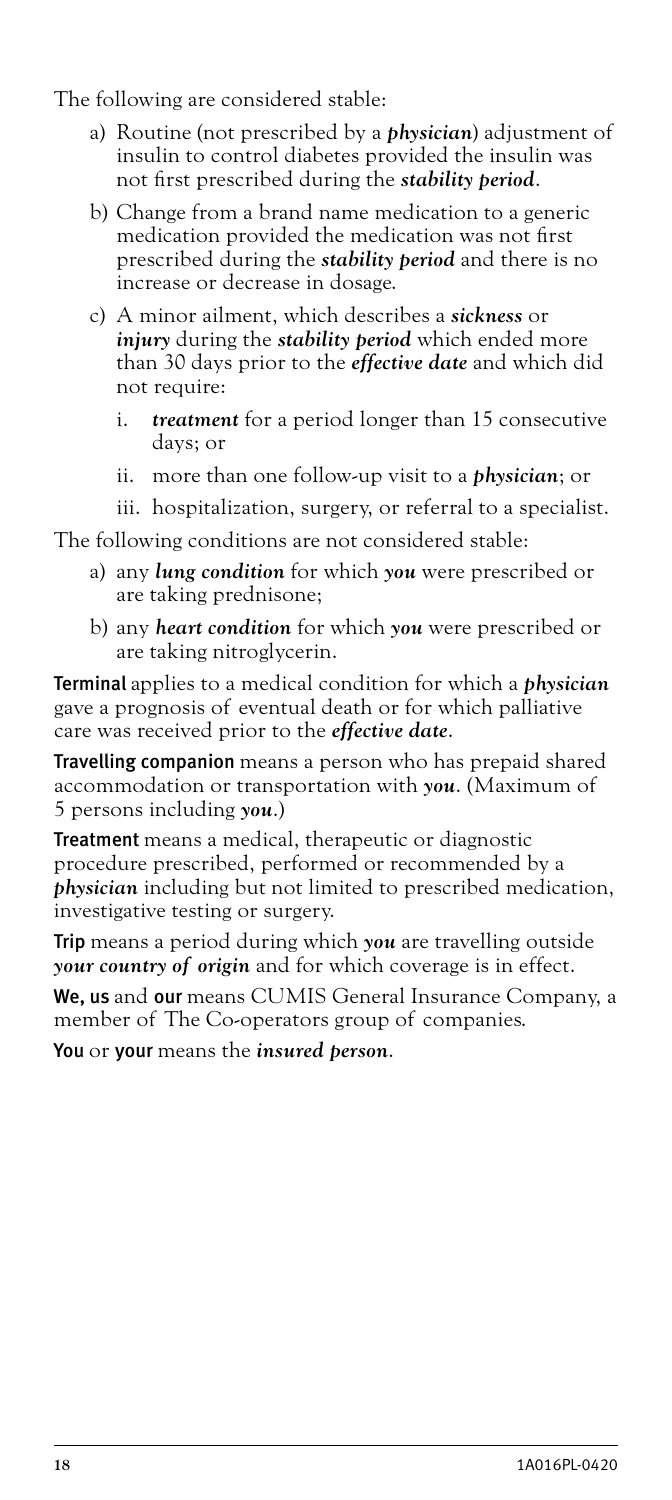#### <span id="page-20-2"></span><span id="page-20-0"></span>Assignment

Any benefits payable or which may become payable under this policy cannot be assigned by *you*, and *we* are not responsible for and will not be bound by any assignment into which *you* have entered*.*

#### Automatic Extension of Coverage

1. Delay of conveyance. Coverage will be automatically extended for up to 72 hours in the event of a delay, due to circumstances beyond *your* control, of the conveyance in which *you* are riding or are scheduled to ride as a passenger. The delay must occur prior to the *expiry date* and the conveyance must be due to arrive prior to the *expiry date*.

Conveyance means a *vehicle*, airline, bus, train, or government-operated ferry system.

- 2. Medically unfit to travel. Coverage will be automatically extended for up to 5 days if medical evidence supports that *you* are medically unfit to travel due to a covered *sickness* or *injury* on or before the coverage *expiry date*.
- 3. Hospitalization. Coverage will be automatically extended during the period of *hospital* confinement, plus 72 hours after release to travel home, if *you* are hospitalized at the end of the *period of coverage* as a result of a covered *injury* or *sickness*. This coverage will be extended to *your travelling companion(s)* remaining with *you*  when reasonable and necessary, under their respective AGA administered policy.

Additional premium will not be required for any automatic extension of coverage.

#### <span id="page-20-1"></span>Extending Your Trip

If *you* decide to extend *your trip*, *you* may apply for a new *period of coverage* provided *you* meet the Eligibility requirements on [page 4](#page-5-1) of this policy.

Each policy or *period of coverage* is considered a separate contract and all limitations and exclusions will apply.

#### Benefit Payments

Unless otherwise stated, all provisions in this policy apply to each *insured person* during one *period of coverage*. Benefits are only payable under one policy for each *insured person* during the *period of coverage*. If an *insured person* is recorded by *us* as having coverage under more than one of *our* policies at the same time, benefits will only be paid under one insurance policy, the one with the greatest sum insured. Benefits are only payable for the plans and the specific sum insured selected, paid for and accepted by AGA at the time of application, and indicated on *your* confirmation of coverage. Any benefits payable do not include interest charges. Benefits payable as a result of *your* death will be payable to *your* named beneficiary or to *your* Estate.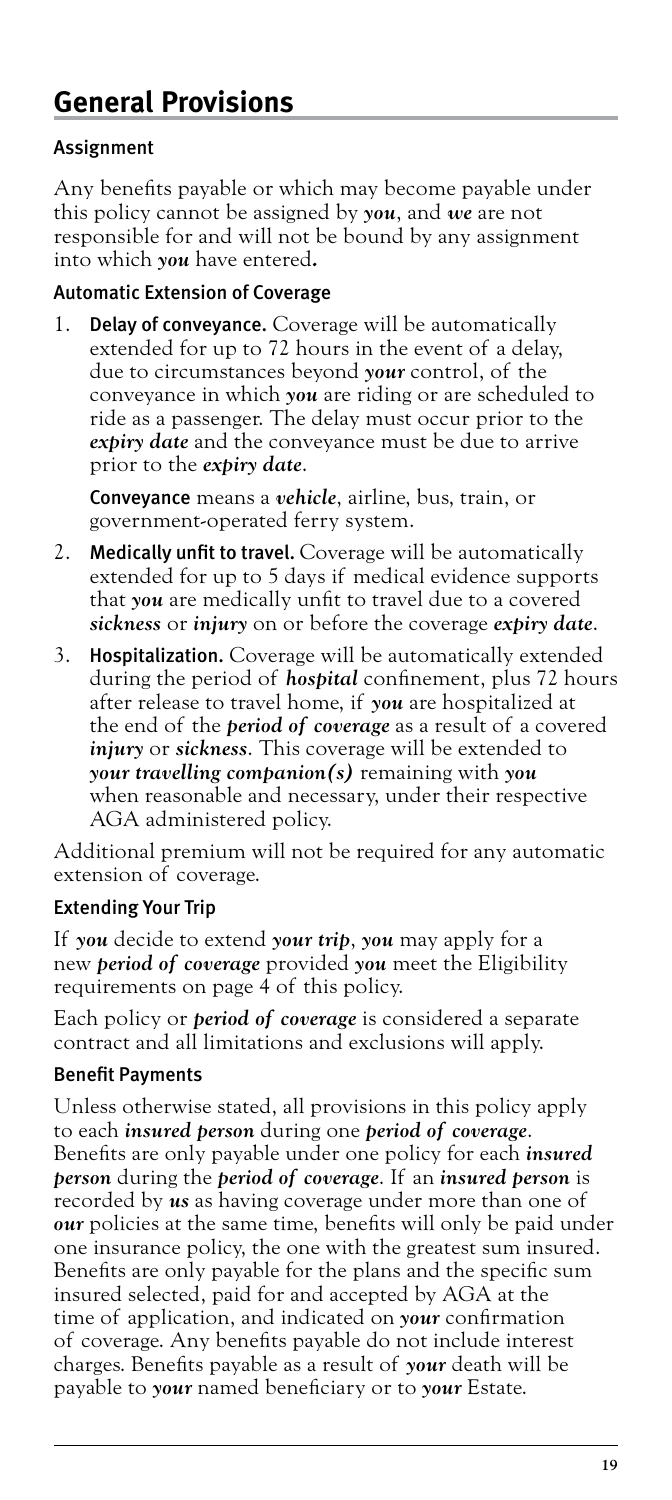#### Claim Submission

*You* or the claimant, if other than *you*, shall be responsible for providing AGA with the following:

- receipts from commercial organizations for all medical costs incurred and itemized accounts of all medical services which have been provided; and
- 2. any payment made by any other insurance plan or contract, including a government hospital/ medical plan; and
- 3. substantiating medical documentation, at the request of AGA.

Failure to provide substantiating documents shall invalidate all claims under this insurance.

#### **Contract**

The application, completed medical questionnaire, confirmation of coverage, this policy, any document attached to this policy when issued, and any amendment to the policy agreed upon in writing after it is issued, constitute the entire contract. Each policy or term of coverage is considered a separate contract.

#### *We* **reserve the right to decline any application for coverage.**

No condition of this policy shall be deemed to have been waived, either in whole or in part, unless the waiver is clearly expressed in writing and signed by *us*.

#### Coordination of Benefits

Amounts payable under this plan are in excess of any amounts available or collectible under any existing coverage concurrently in force held by or available to *you*.

Other coverage includes but is not limited to:

- homeowners insurance:
- tenants insurance;
- multi-risk insurance;
- any credit card, third-party liability, group or individual basic or extended health insurance;
- any private or legislative plan of motor vehicle insurance providing hospital, medical or therapeutic coverage.

*We* will coordinate all benefits in accordance with the Canadian Life and Health Insurance Association guidelines.

Reimbursement will not be made for any costs, services or supplies that are payable to *you* under a motor vehicle insurance policy or legislative plan under any Insurance Act, or for which *you* receive benefits from any other party pursuant to any policy or legislative plan of motor vehicle insurance, until such benefits are exhausted.

*You* may not claim or receive in total more than 100% of the loss caused by the insured event.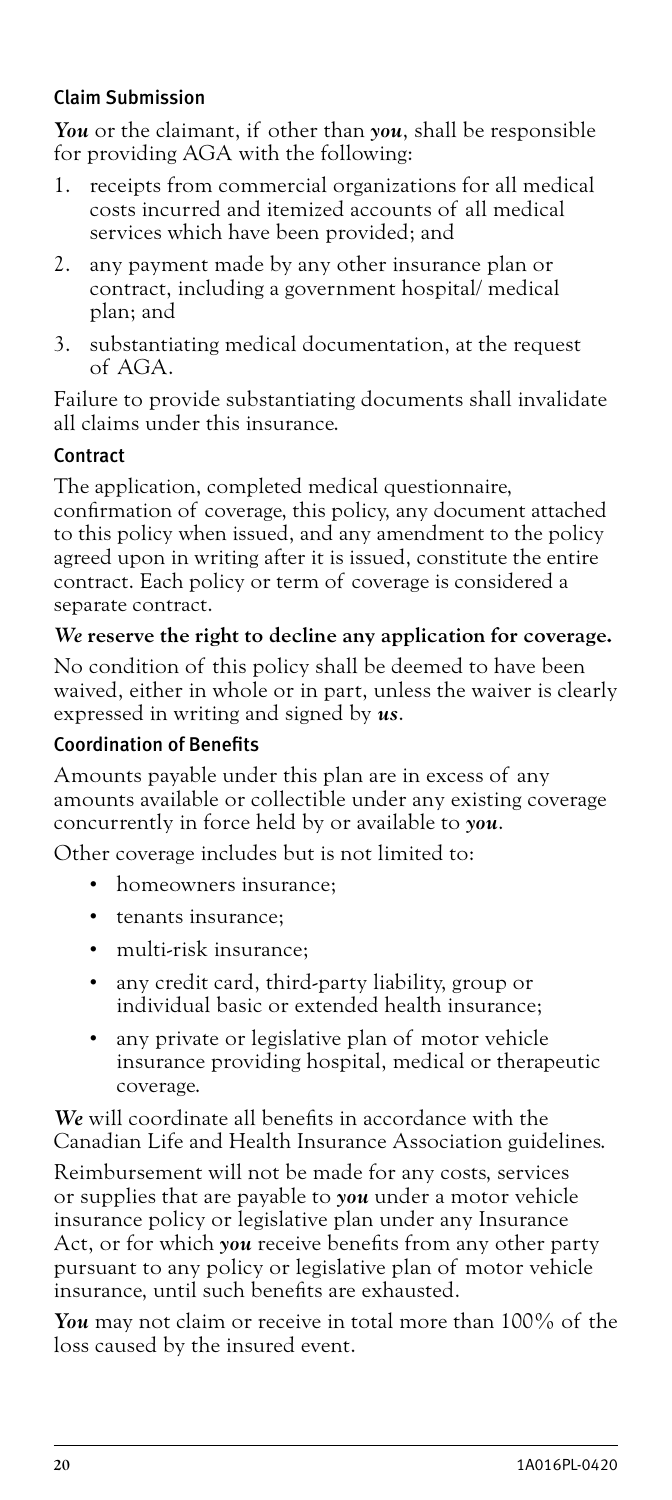#### **Currency**

All amounts stated in the policy, including premium, are in Canadian currency. If currency conversion is necessary, *we* will use the exchange rate on the date the service was rendered to *you*. At *our* option, benefits may be paid in the currency of the country where the loss occurred.

#### General Terms

Policy terms and conditions are subject to change with each new policy purchased, without prior notice, to reflect actual experience in the marketplace.

#### Governing Law

This policy will be governed by the laws of the Canadian province or territory where the policy was issued.

#### Language

The parties request that the policy and all related documentation be drawn in English. Les parties demandent que la présente police ainsi que toute documentation pertinente soient rédigées en anglais.

#### Limit on Liability

It is a condition precedent to liability under this policy that at the time of application and on the *effective date*, *you* are in good health and know of no reason to seek medical attention.

#### Limitation of Action

Every action or proceeding against an insurer for the recovery of insurance money payable under the contract is absolutely barred unless commenced within the time set out in the Insurance Act (for actions or proceedings governed by the laws of Alberta, British Columbia, and Manitoba), the Limitations Act, 2002 (for actions or proceedings governed by the laws of Ontario), or other applicable legislation. For those actions or proceedings governed by the laws of Quebec, the prescriptive period is set out in the Quebec Civil Code.

#### Misrepresentation or Nondisclosure

*Your* failure to disclose or misrepresentation of any material fact, or fraud, either at the time of application or at the time of claim, shall render the entire contract null and void at *our* option, and any claim submitted thereunder shall not be payable.

Where there is an error as to *your* age, provided that *your* age is within the insurable limits of this policy, the premiums will be adjusted according to *your* correct age.

#### Premiums

The total premium amount is due and payable at the time of application. The premium is calculated using the most current rates for *your* age on the *effective date* of this policy as indicated on *your* confirmation of coverage.

A family rate is available. Family includes the applicant, age 59 and under, the applicant's *spouse*, age 59 and under, and *dependent children*. The premium for family coverage is calculated at two times the premium for the eldest adult age 59 and under.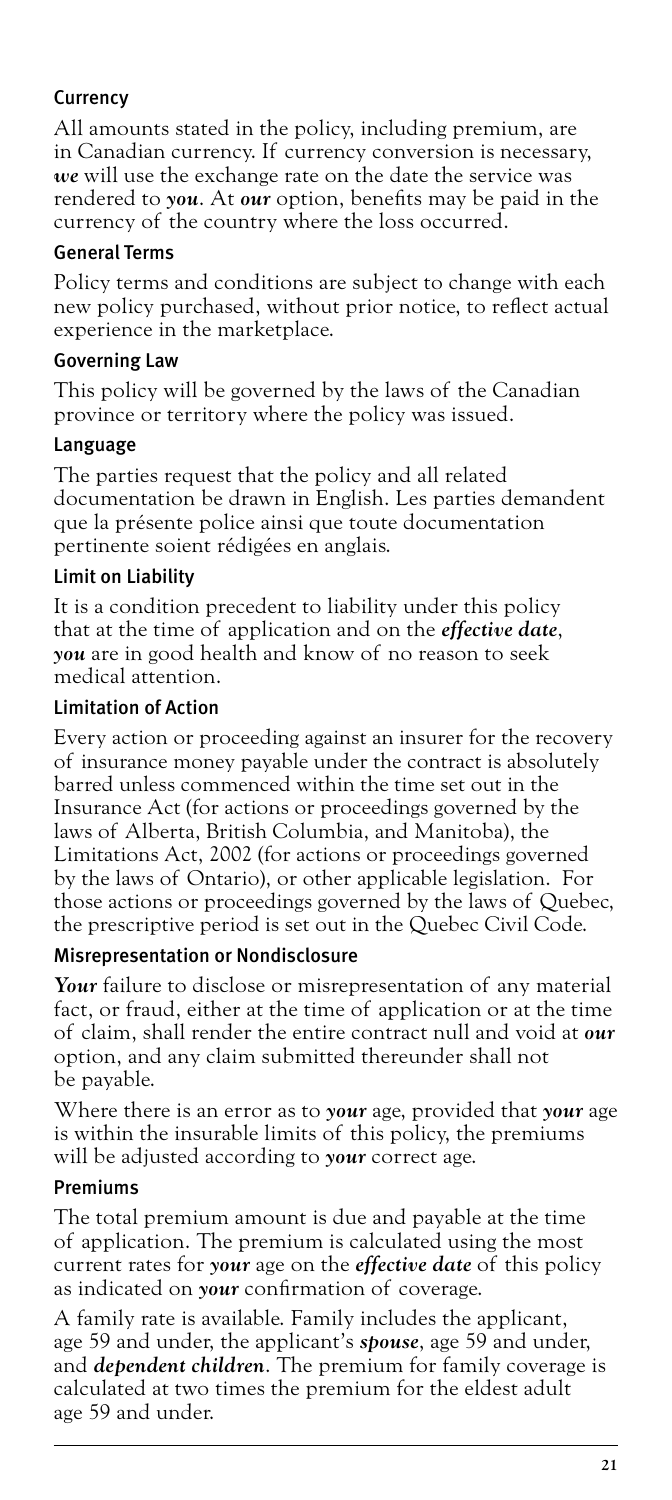#### Rights of Examination

The claimant shall provide *us* with the opportunity to examine *you* when and so often as it reasonably requires while a claim is pending. In the case of *your* death, *we* may require an autopsy, subject to any laws of the applicable jurisdiction relating to autopsies.

#### Right to be Reimbursed (Subrogation)

As a condition to receiving benefits under the policy, *you*  agree to:

- a) reimburse *us* for all *emergency* medical and *hospital*  costs paid under the policy from any amounts *you*  receive from a third party responsible (in whole or in part) for *your injury* or *sickness*, whether such amounts are paid under a judgment or settlement agreement;
- b) whenever reasonable, initiate a legal action against the third party to recover *your* damages, which include the *emergency* medical and *hospital* costs paid under the policy;
- c) include all *emergency* medical and *hospital* costs paid under the policy in any settlement agreement *you*  reach with the third party;
- d) act reasonably to preserve *our* right to be reimbursed for any *emergency* medical or *hospital* costs paid under the policy;
- e) keep *us* informed of the status of any legal action against the third party; and
- f) advise *your* counsel of *our* right to reimbursement under the policy.

Your obligations under this section of the policy in no way restricts *our* right to bring a subrogated claim in *your* name against the third party and *you* agree to cooperate with *us*  fully should *we* choose to exercise *our* right of subrogation.

#### Time

Expiry time of coverage is the time within the Canadian time zone where the coverage was purchased.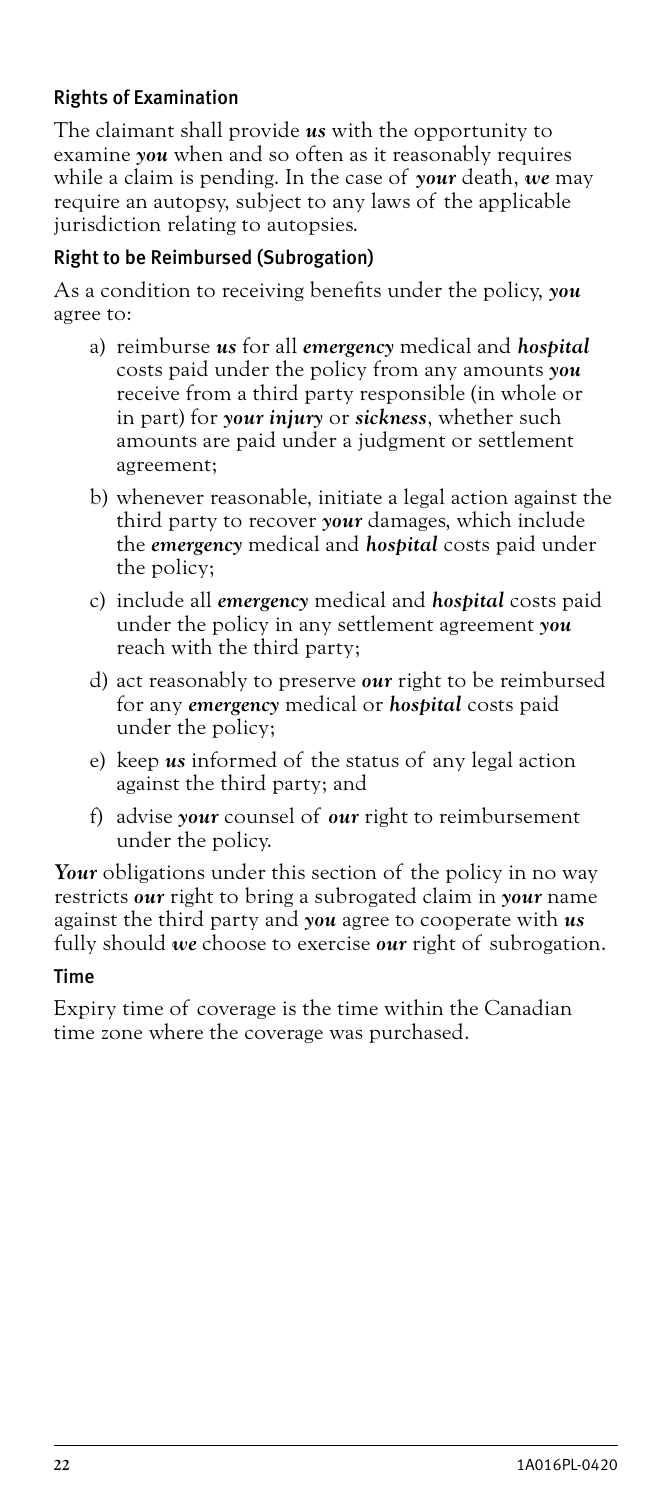### <span id="page-24-1"></span><span id="page-24-0"></span>**Premium Refunds**

A full refund will be provided for policies which are returned within 10 days of purchase, as described in the section titled Right To Examine Policy.

#### Refunds are payable when:

- 1. The entire *trip* is cancelled prior to the *effective date*.
- 2. *You* return to *your country of origin* prior to the *expiry date*, without intending to return to Canada. Refunds are not payable for time spent in *your country of origin*  between visits to Canada.
- 3. *You* become insured under a Canadian provincial or territorial health/medical plan.

#### When submitting *your* premium refund request, please include:

- 1. a fully completed and signed Refund Request Form; and
- 2. a copy of *your* confirmation of coverage; and
- 3. confirmation of *your* early departure such as boarding pass or itinerary, or any other written proof of *your*  early return to *your country of origin*; and
- 4. any other documentation to support *your* refund request.

#### Important Notes

Premium refunds, regardless of method of payment, must be obtained from the agent where coverage was originally purchased unless purchased directly from AGA.

There will be no refund of premium if a claim has been made.

Refunds are payable from the date AGA receives the request.

Refunds for partial cancellations will be calculated by multiplying the daily premium by the actual number of days the policy was in effect; if this amount is less than the minimum premium required, the minimum premium will be used. This amount is then subtracted from the total premium paid. The refund will be calculated based on the date the refund request is received by AGA.

A refund fee may apply.

Refund amounts less than the minimum premium will not be issued.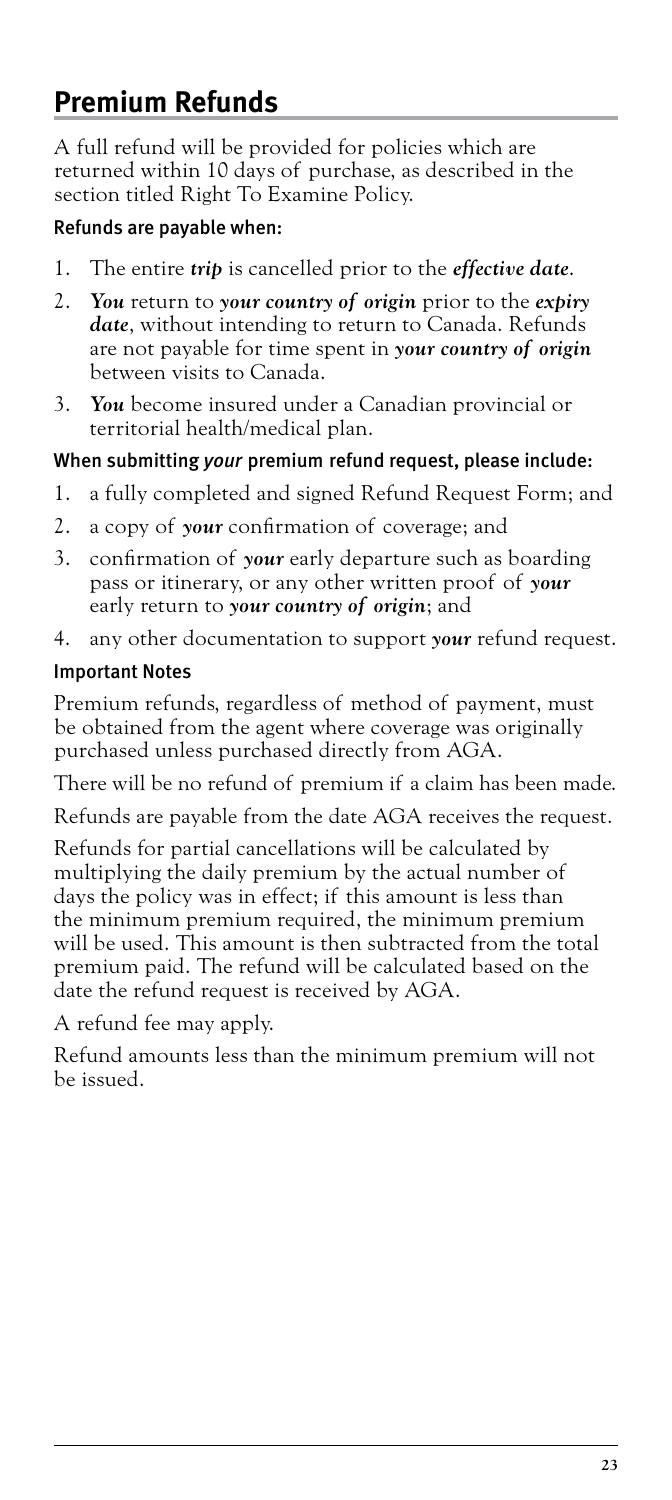### <span id="page-25-1"></span><span id="page-25-0"></span>**Claims Procedures**

Claims forms are available by calling AGA's Claims Department.

### **SEND** *YOUR* **CLAIMS TO:**

#### Allianz Global Assistance Claims Department

P.O. Box 277 Waterloo, Ontario N2J 4A4 Canada Collect worldwide: 416-340-8809 Toll-free Canada/USA: 1-800-869-6747

- 1. Notice of Claim. Claims must be reported within 30 days of occurrence.
- 2. Proof of Claim. Written proof of claim must be submitted within 90 days of occurrence.
- 3. Any costs incurred for documentation or required reports are *your* or the claimant's responsibility.
- 4. To submit *your* claim, fill out the claim form completely and include all original bills. Incomplete information will cause delay.
- 5. All eligible claims must be supported by original receipts from commercial organizations.

#### When submitting *your* hospital or medical claim, please include:

- 1. A fully completed and signed claim form with all original bills and receipts.
- 2. Medical records including an emergency room report and diagnosis from the medical facility or a Medical Certificate completed by the treating *physician*. Any fee for completing the certificate is not a benefit under this insurance.
- 3. For physiotherapy visits, a letter from the referring *physician* recommending a referral to the physiotherapist.
- 4. Any other documentation that may be required and/or requested by AGA.

#### Important Note

• In the event of a medical *emergency*, AGA must be notified within 24 hours of admission to *hospital* and before any surgery is performed.

#### Limits on Coverage

- If you fail to do so without reasonable cause, then *we* will pay 80% of the claim payable. *You* will be responsible for the remaining 20% of the claim payable.
- You will be responsible for any expenses that are not payable by *us*.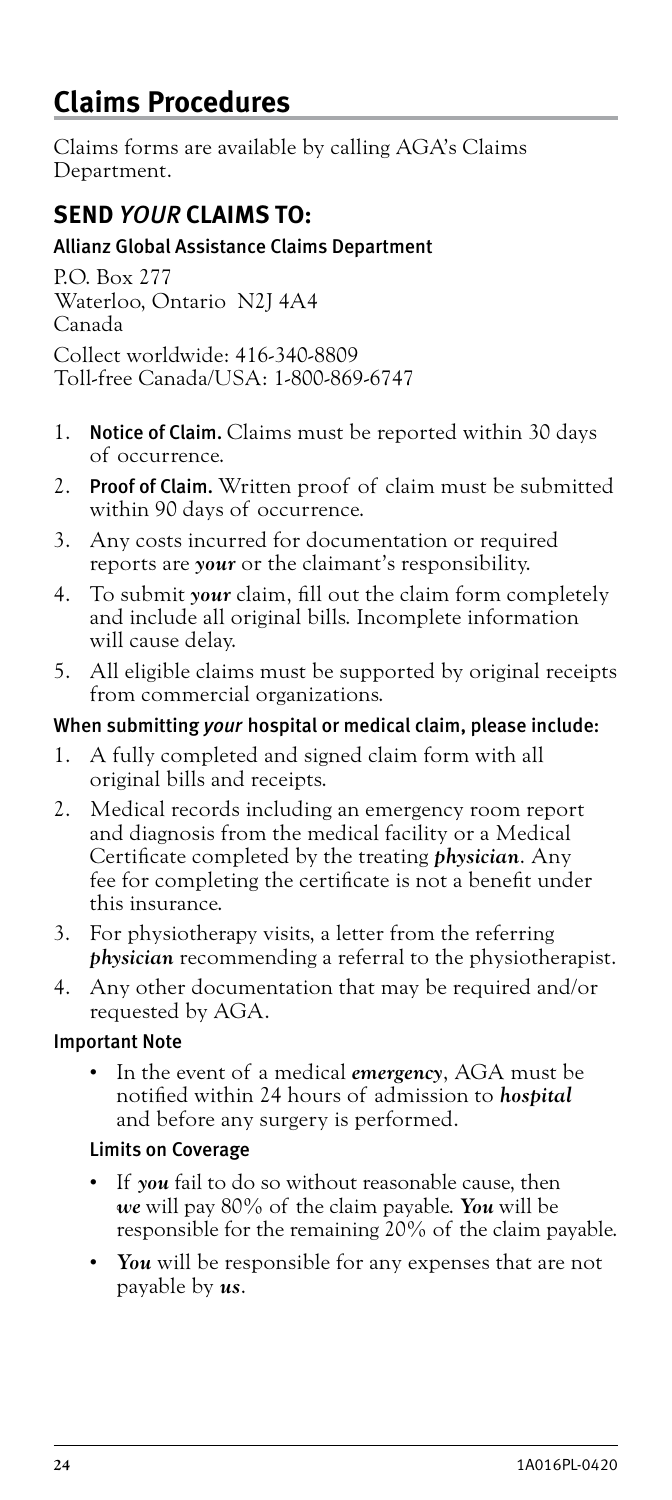#### <span id="page-26-0"></span>When submitting *your* Accidental Death & Dismemberment claim, please include:

- 1. A fully completed and signed claim form completed by either *you*, or in the case of *your* death, by the appointed executor/executrix.
- 2. The police report including any witness statements.
- 3. The coroner's report.
- 4. The death certificate (in the event of death).
- 5. The Medical Certificate completed by the attending *physician* or *hospital* medical records.
- 6. Any other documents requested by AGA after initial review of the claim.

### **Privacy Information Notice**

CUMIS General Insurance Company (the "insurer") and the insurer's insurance administrator, AGA, and the insurer's agents, representatives and reinsurers (for the purpose of this Personal Information Notice collectively "we" "us" and "our") require personal information including:

- details about you including your name, date of birth, address, telephone numbers, e-mail address, employer, and other identification;
- medical records and information about you;
- records that reflect your business dealings with and through us.

This personal information is collected for the following insurance purposes when offering and providing insurance and related services:

- to identify and communicate with you;
- to consider any application for insurance;
- if approved, to issue a Policy or Certificate of insurance;
- to administer insurance and related benefits;
- to evaluate insurance risk, manage and coordinate claims, re-price medical expenses and negotiate payment of claims expenses;
- to investigate claims and to determine eligibility for insurance benefits;
- to provide assistance services;
- for fraud prevention and debt collection purposes;
- as required or permitted by law.

We only collect personal information necessary for insurance purposes from individuals who apply for insurance, from Certificate or Policy holders, insureds and claimants. In some cases we also collect personal information from members of a Certificate or Policy holder's, insured's or claimant's family or their friends when they are unable, for medical or other reasons, to communicate directly with us. We also collect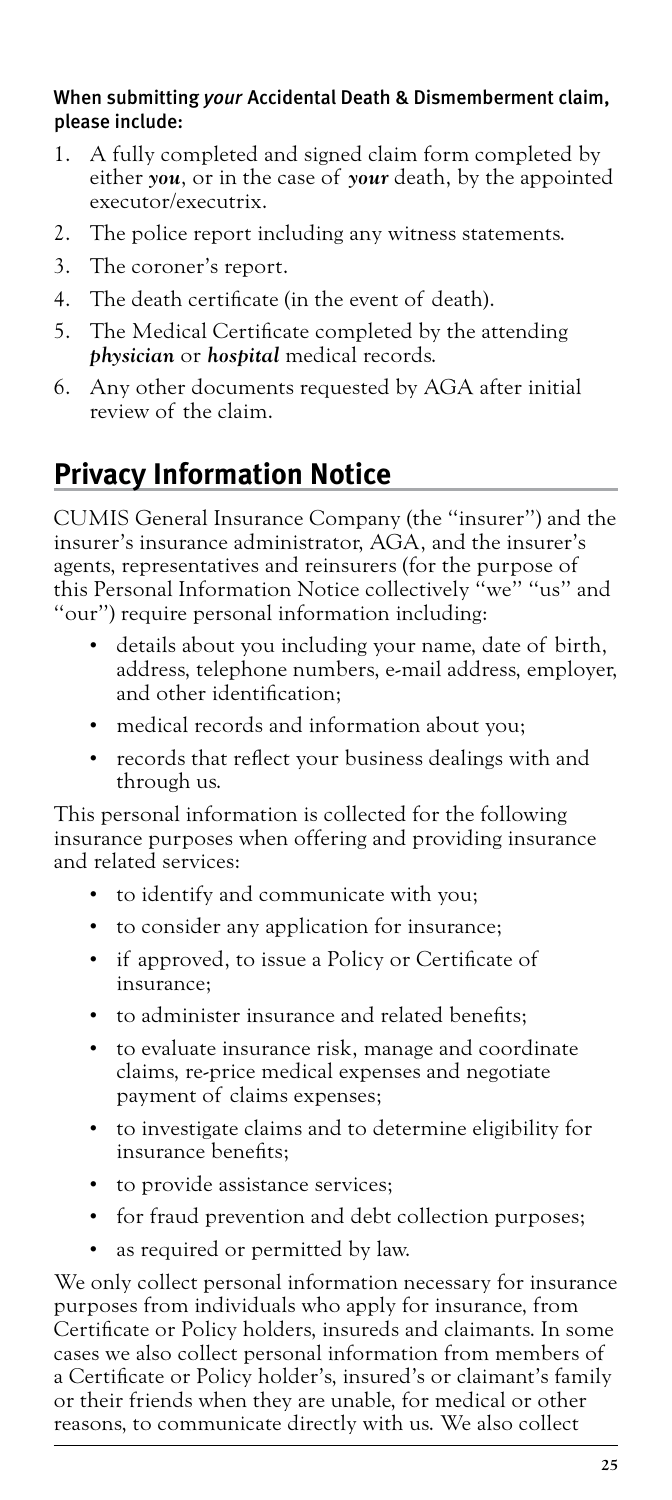and disclose information for the insurance purposes from, to and with, third parties such as, but not necessarily limited to, health care practitioners and facilities in Canada and abroad, government and private health insurers and family members and friends of the insured, Certificate or Policy holder or claimant. We may also use and disclose information from our existing files for the insurance purposes. Our employees who require this information for the purposes of their duties will have access to this file.

Upon your request and authorization, we may also disclose this information to other persons.

From time to time, and if permitted by applicable law, we may also collect, use or disclose personal information in order to offer additional or upgraded products and services (the "optional purposes").

When an individual applies for, purchases, or is covered by one of our insurance policies or submits a claim for insurance benefits, he or she is presumed to consent to the personal information practices described in this notice. If an individual does not wish to have their personal information used for the optional purposes they need only notify AGA. A person may decline to have their information collected, used or disclosed for the insurance purposes but in that instance we will likely be unable to provide insurance and related services.

Personal information is maintained in the Policy or Policy holder's, insured's or claimant's file that we establish and maintain in the offices of AGA. In some instances we may additionally maintain or communicate or transfer information to health care and other service providers located outside of Canada. As a result, personal information may be accessible to regulatory authorities in accordance with the law of these other jurisdictions. For information about how to obtain access to written information about our policies and procedures with respect to service providers outside of Canada, please contact the Privacy Officer at [privacy@allianz-assistance.ca](mailto:privacy@allianz-assistance.ca).

We will retain the personal information we collect for a specified period of time and in a storage method appropriate with legal and our internal corporate requirements. Personal information will be securely destroyed following the expiration of the appropriate retention period. Individuals have a right to request to access or correct personal information we have on file by contacting the Privacy Officer at privacy@allianz-assistance.ca or by writing to:

#### Privacy Officer

#### Allianz Global Assistance

700 Jamieson Parkway Cambridge, Ontario N3C 4N6 Canada

For a complete copy of our Privacy Policy please visit ww.allianz-assistance.ca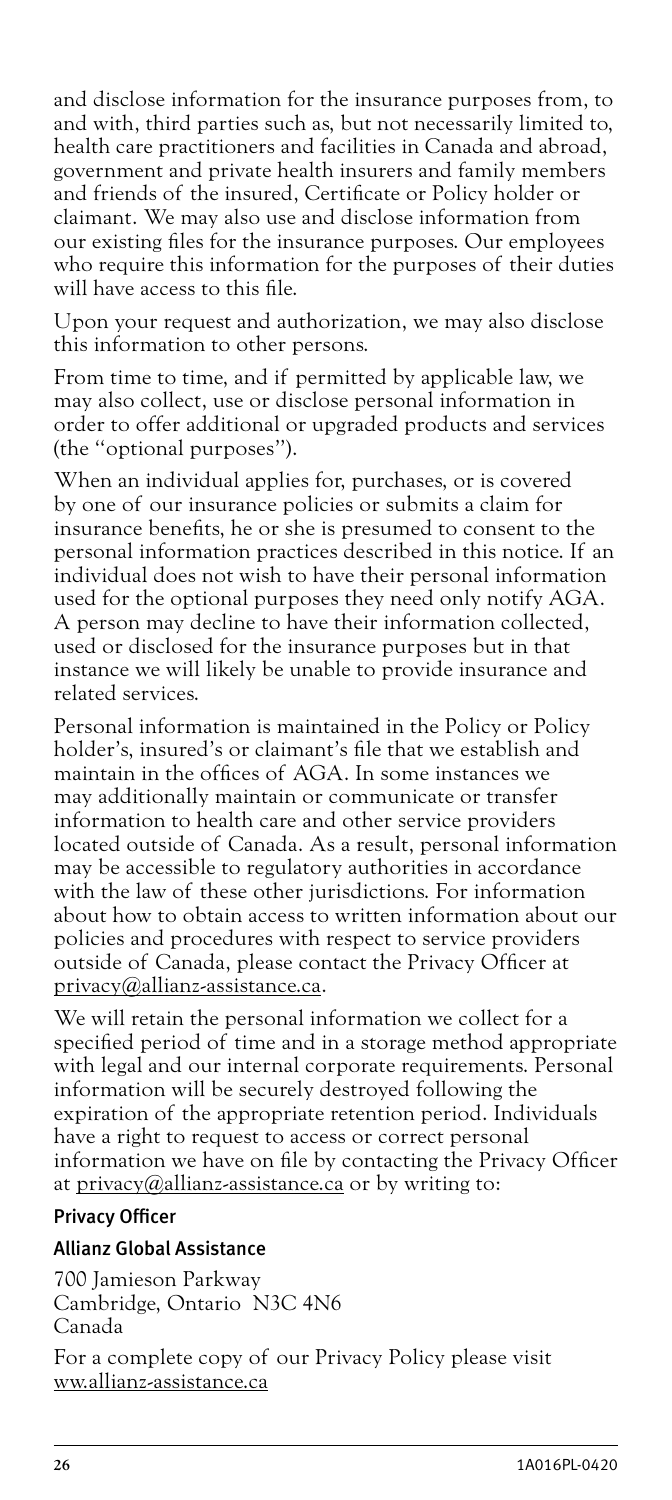### <span id="page-28-0"></span>**Questions?**

If *you* have any questions or concerns about *our* products, services, *your* policy, or claim please feel free to contact Allianz Global Assistance anytime:

Toll Free: 1-800-670-4426

Collect: (416) 340-1980

### **Statutory Conditions**

**Despite any other provision contained in the contract, this contract is subject to the statutory conditions in the Insurance Act respecting contracts of accident and sickness insurance. For Québec residents, notwithstanding any other provisions herein contained, this contract is subject to the mandatory provisions of the Civil Code of Québec respecting contracts of Accident and Sickness Insurance.** 

#### Administered by

AZGA Service Canada Inc. o/a Allianz Global Assistance

700 Jamieson Parkway Cambridge, Ontario N3C 4N6 Canada

#### Underwritten by

CUMIS General Insurance Company

P.O. Box 5065, 151 North Service Road Burlington, Ontario L7R 4C2 Canada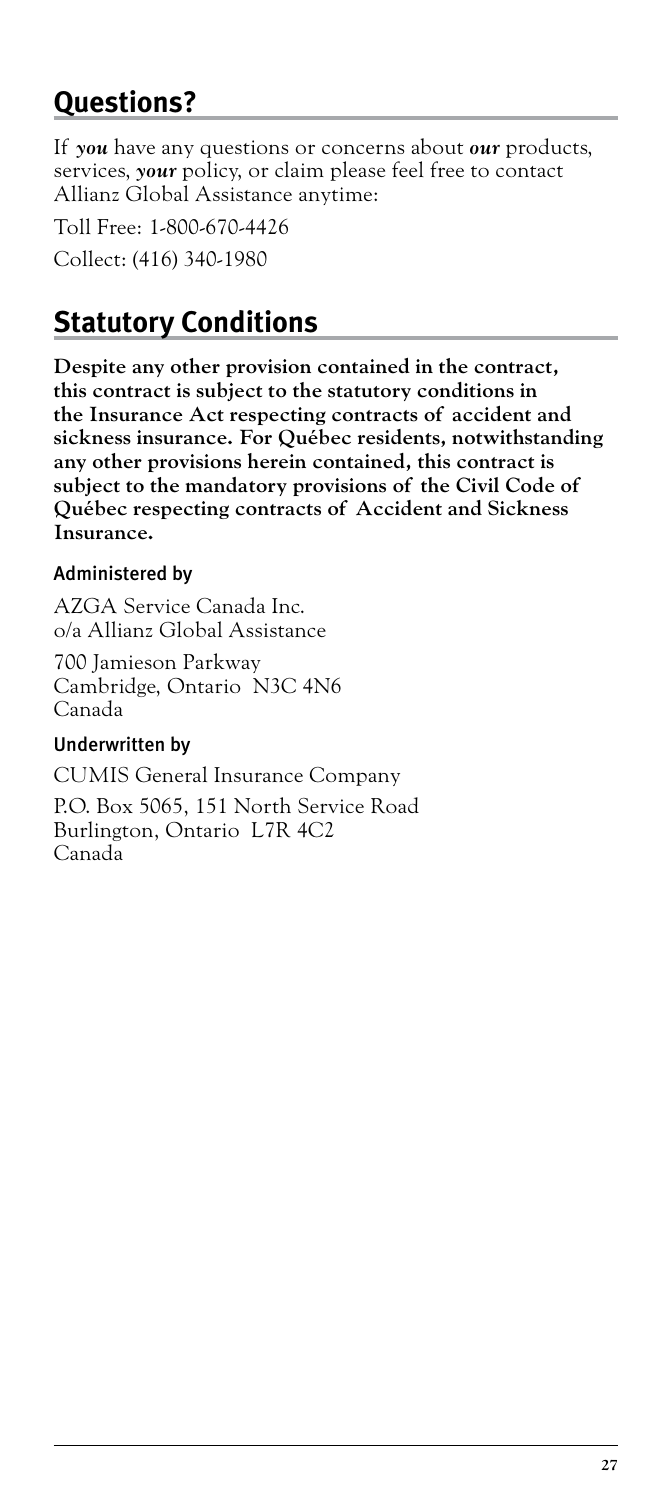### <span id="page-29-0"></span>**Emergency Procedures**

In the event of a medical *emergency*, *you* must notify AGA Emergency Assistance (toll-free 1-800-995-1662 or worldwide collect 416-340-0049) within 24 hours of admission to a *hospital* and before any surgery is performed.

#### Limits on Coverage

If *you* fail to do so without reasonable cause, then *we* will pay 80% of the claim payable. *You* will be responsible for the remaining 20% of the claim payable.

*You* will be responsible for any expenses that are not payable by *us*.

AGA is here to help. AGA's service is available 24 hours a day, 7 days a week. AGA Emergency Assistance also provides support and recommendations for non-medical emergencies, providing *you* with access to resources to help resolve any unexpected difficulties *you* encounter during *your trip*.

### **For 24/7 emergency assistance call Allianz Global Assistance**

#### Toll-free Canada/USA: 1-800-995-1662

#### Toll-free worldwide: 00-800-842-08420 or Country code + 800-842-08420

If unable to contact AGA through the toll-free numbers call collect: 416-340-0049. International operator assistance is required. Please confirm how to call collect to Canada from *your* destination prior to departure.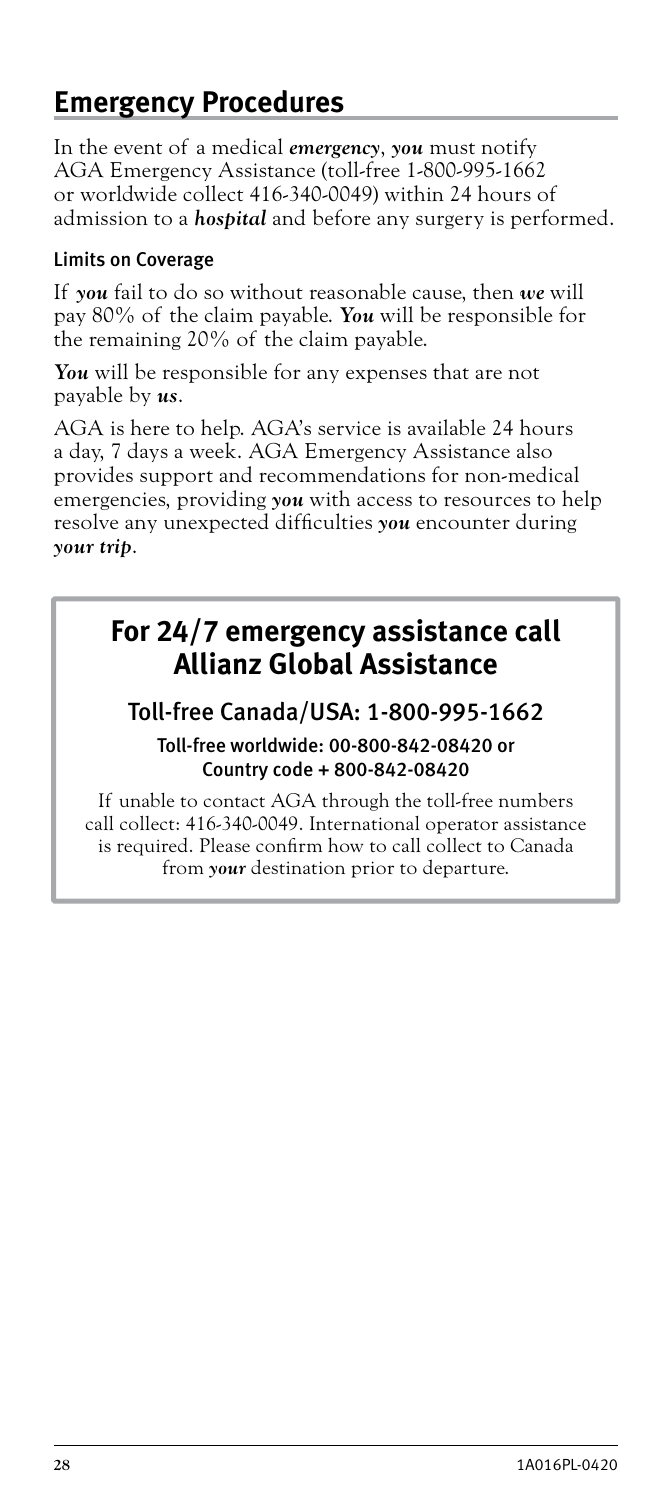Cut along dotted line to remove wallet card!

i ļ ï Ï

> $\frac{1}{1}$ Ï ו<br>ו I  $\frac{1}{1}$  $\frac{1}{1}$

> |<br>|<br>|<br>|<br>| ו<br>ו

### **For 24/7 emergency assistance call Allianz Global Assistance**

#### Toll-free Canada/USA: 1-800-995-1662

Toll-free worldwide: 00-800-842-08420 or Country code + 800-842-08420

If unable to contact AGA through the toll-free numbers call collect: 416-340-0049. International operator assistance is required. Please confirm how to call collect to Canada from *your* destination prior to departure.

> Underwritten by CUMIS General Insurance Company, a member of The Co-operators group of companies, and administered by Allianz Global Assistance.